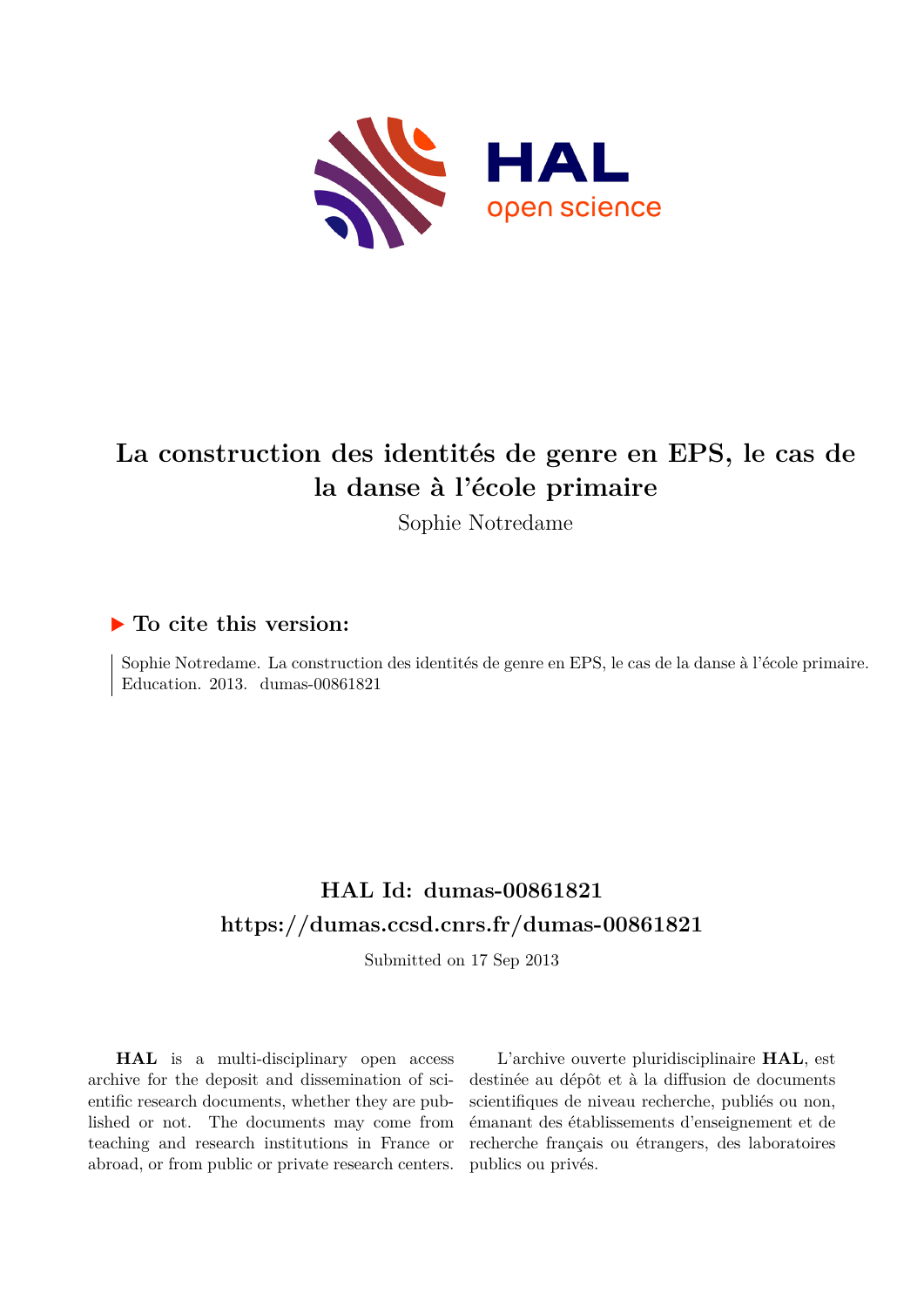

# **MASTER SMEEF SPÉCIALITÉ « PROFESSORAT DES ÉCOLES** » **DEUXIÈME ANNÉE (M2) ANNÉE 2012/2013**

# MEMOIRE : LA CONSTRUCTION DES IDENTITÉS DE GENRE EN EPS. LE CAS DE LA DANSE À L'ÉCOLE PRIMAIRE

NOM ET PRÉNOM DU RESPONSABLE SCIENTIFIQUE DU SÉMINAIRE : Mierzejewski Stephan **DISCIPLINE DE RECHERCHE: EPS** 

**NOM ET PRENOM DE L'ETUDIANT :Notredame Sophie SITE DE FORMATION : IUFM Villeneuve d'Asca SECTION: 2** 

**Direction** 365 bis rue Jules Guesde **BP 50458** 59658 Villeneuve d'Ascq cedex Tel: 03 20 79 86 00 Fax: 03 20 79 86 01 Site web: www.lille.iufm.fr

Institut Universitaire de Formation des Maîtres École interne de l'Université d'Artois

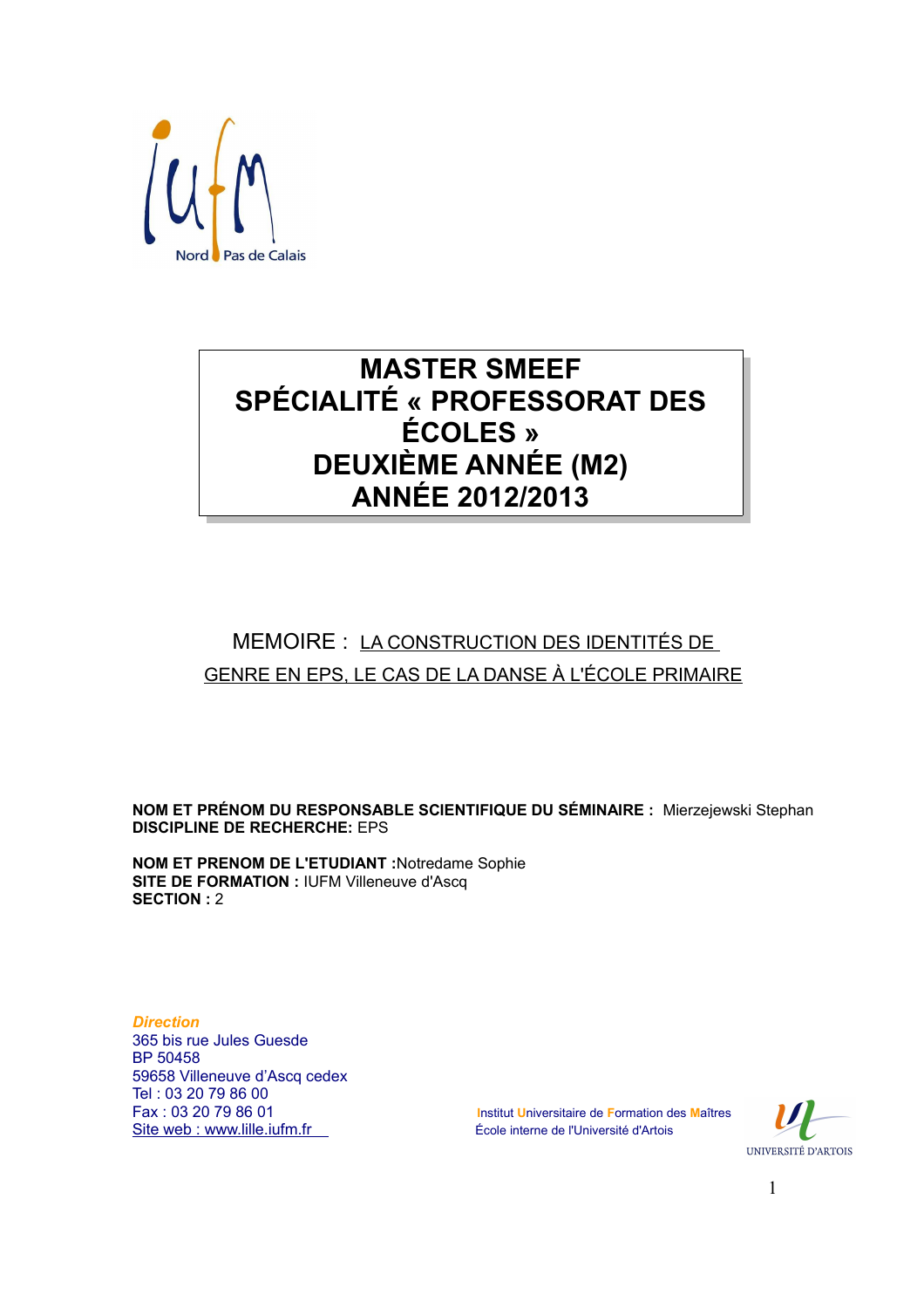# **Remerciements**

Je remercie tout d'abord l'école André de Lille et plus précisément l'enseignante de maternelle qui a accepté de me recevoir lors de sa séance en danse. Elle m'a accueillie au sein de sa classe, m'a fait partager une séance enrichissante, à la fois pour mes recherches dans le cadre de mon mémoire, mais à la fois d'un point de vue pédagogique. Je la remercie de m'avoir accordé ce temps.

Ensuite, je remercie également Monsieur Stephan Mierzejewski, qui m'a formé tout au long de ces deux années d'initiation à la recherche avec beaucoup de pédagogie. J'ai pu dès lors évoluer dans mes représentations, et avancer progressivement dans l'élaboration de ce mémoire.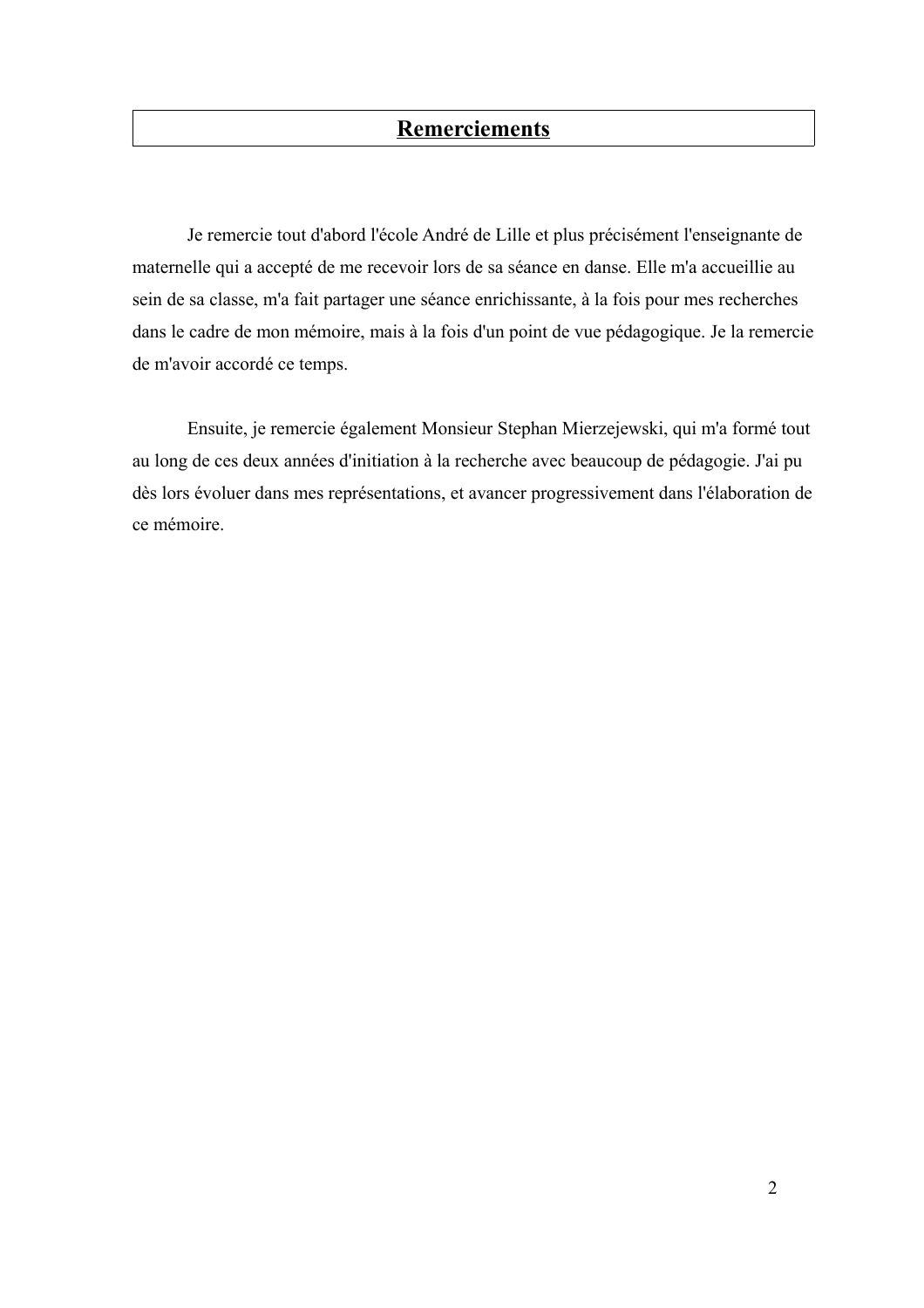# **Sommaire**

| $\Gamma$                                                               |  |
|------------------------------------------------------------------------|--|
|                                                                        |  |
|                                                                        |  |
|                                                                        |  |
|                                                                        |  |
|                                                                        |  |
| b) Le contenu d'enseignement et les pratiques sociales de références 9 |  |
|                                                                        |  |
|                                                                        |  |
|                                                                        |  |
|                                                                        |  |
|                                                                        |  |
|                                                                        |  |
|                                                                        |  |
| IV)                                                                    |  |
|                                                                        |  |
|                                                                        |  |
| c) L'enseignante : sa pédagogie et son dispositif d'enseignement 19    |  |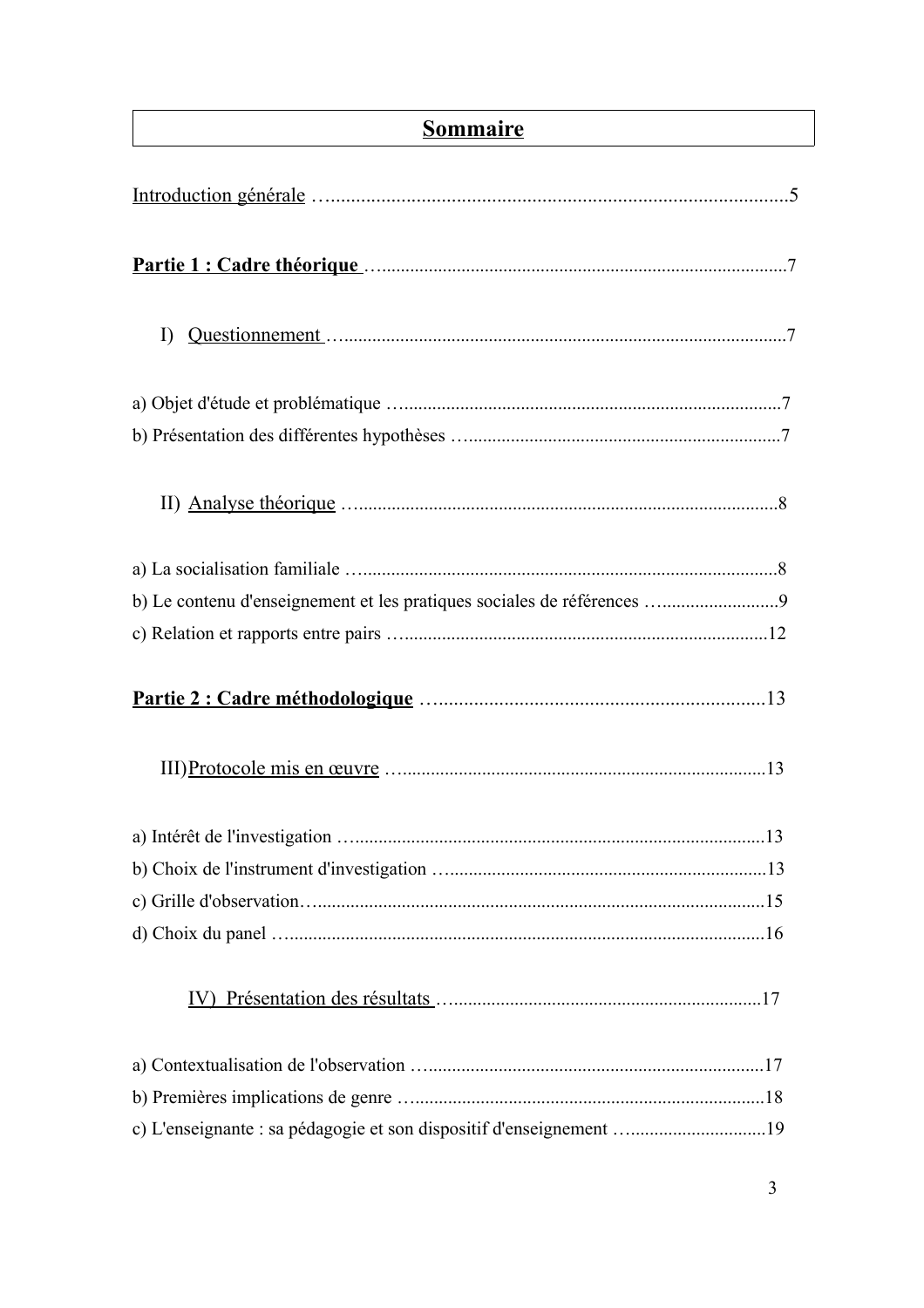| .27 |  |
|-----|--|
|     |  |
|     |  |
|     |  |
|     |  |
|     |  |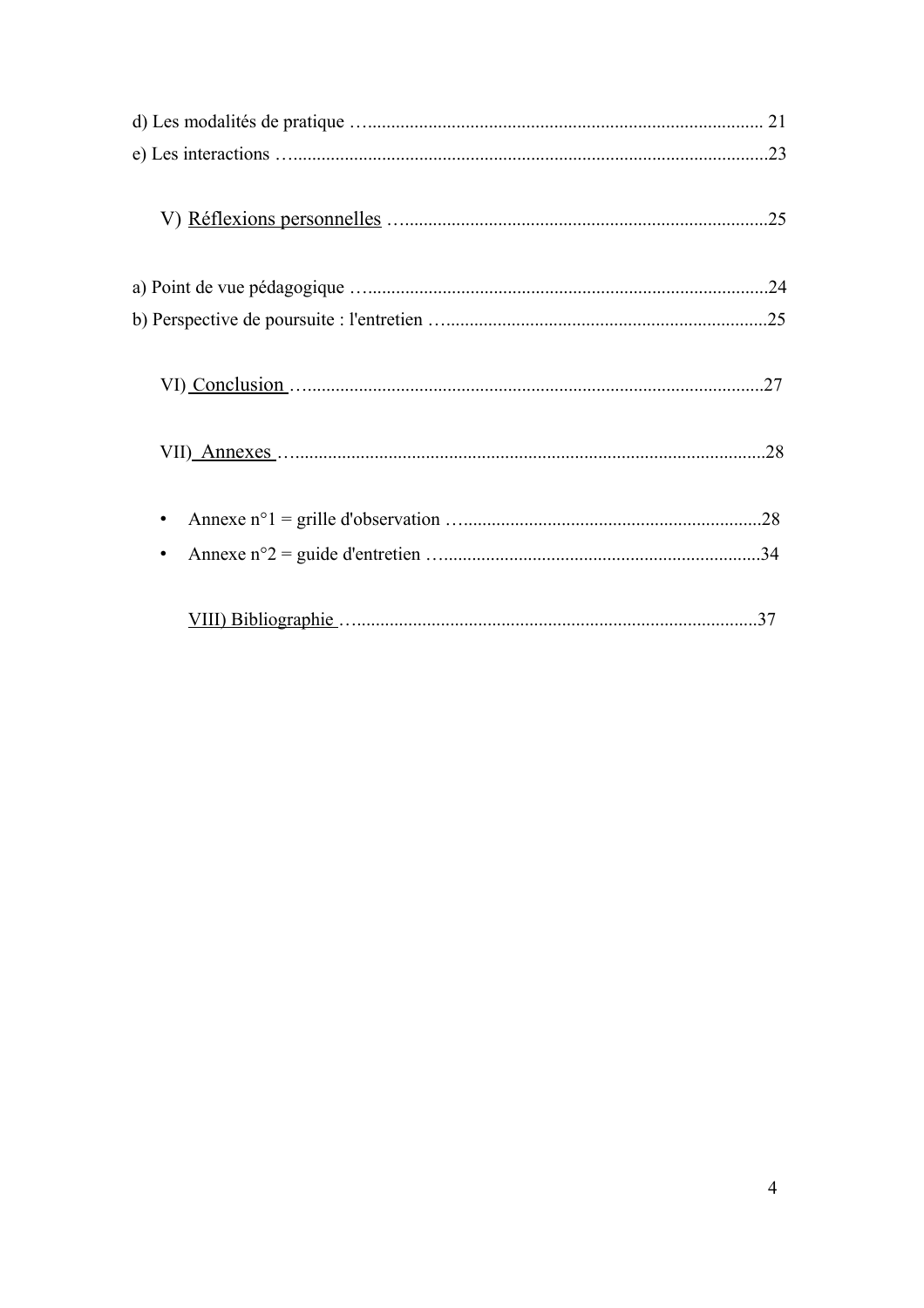### **Introduction**

Dans le cadre du master SMEEF spécialité « Professorat des Écoles », nous sommes amenés à effectuer un mémoire, à élaborer un objet d'étude théorique. Au début du travail d'initiation à la recherche, j'ai choisi de réaliser ce projet dans le cadre du séminaire EPS, étant investie personnellement dans diverses associations sportives, et notamment dans une association de danse. Ainsi, c'est donc par le biais de la danse que j'ai décidé d'aborder mon objet d'étude.

Mes expériences en tant que danseuse mais aussi et surtout en tant qu'élève, m'ont amené à établir le constat que la danse était peu pratiquée à l'école et qu'elle semblait principalement destinée aux filles. D'ailleurs COLTICE Michelle (2006) nous dit que « l'enseignement de la danse scolaire, en France, reste un enseignement marginal, essentiellement pratiqué par des enseignantes et pour des groupes volontaires majoritairement féminins »

Partant de mes présupposés et de quelques lectures initiales, je me suis posée plusieurs questions. Est-ce que la pratique de la danse en milieu scolaire mixte peut engendrer des différences ou influer sur la construction de genre des élèves ? Est-ce que cette activité est souvent pratiquée ? Et surtout quelles sont les motivations poussant un enseignant à vouloir mettre en place une activité à connotation féminine dans des classes qui sont au jour d'aujourd'hui mixtes ?

Toutefois, il était important pour moi de relier mon intérêt pour ce sujet, au milieu professionnel que je vise : l'enseignement à l'école primaire. En effet, il me semble nécessaire d'un point de vue pédagogique, de prendre conscience des effets sociaux ou moteurs que peuvent engendrer certaines pratiques en EPS sur les élèves.

Ainsi, c'est en partant de présupposés, de questionnements personnels, de différentes lectures mais aussi d'échanges avec des professeurs que j'ai donc donné à mon mémoire la thématique suivante : la construction des identités de genre en EPS, le cas de la danse à l'école primaire.

Ce rapport d'étape s'articulera en cinq temps majeurs. Tout d'abord je présenterai de manière précise la problématique ainsi que les hypothèses initiales que nous pouvons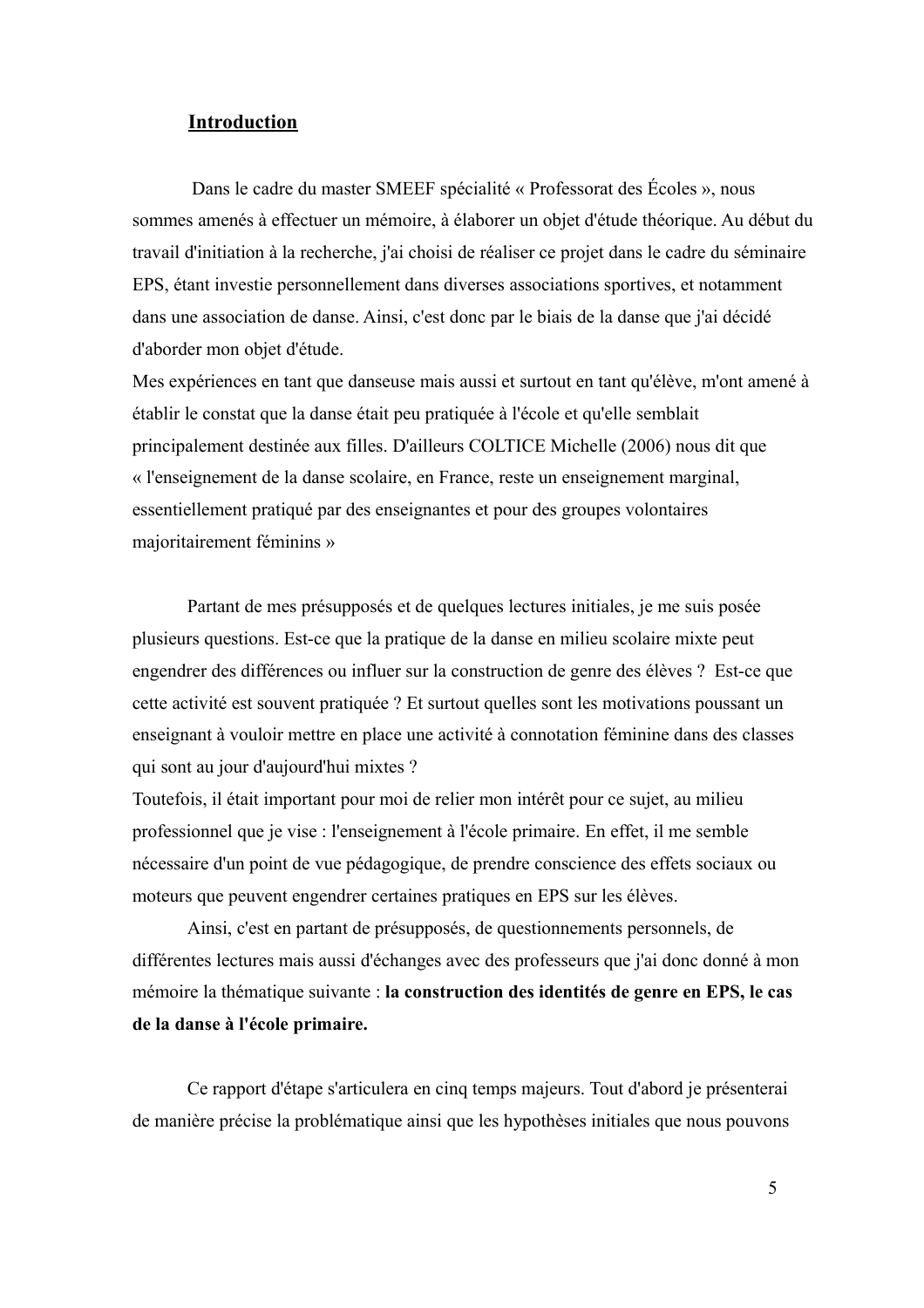émettre. Puis j'élaborerai un cadre théorique permettant d'apporter des bases concrètes à notre réflexion. Ensuite, je m'attarderai sur le protocole mis en place afin de recueillir les données. Je verrai alors l'intérêt de mes investigations, les données qu'elles sont susceptibles de produire et qui semblent cohérentes par rapport au questionnement. Suite à cela je présenterai les résultats de l'observation. Ces résultats seront analysés en les croisant avec les informations apportées par le cadre théorique. Enfin, la dernière partie sera consacrée à des réflexions personnelles aboutissant à un élargissement pédagogique. Je verrai alors en quoi il est intéressant pour un futur enseignant de se poser les questions de la construction de l'identité de genre en EPS et plus particulièrement en danse, une activité majoritairement connotée féminine. C'est alors que je présenterai les perspectives de poursuite. En effet afin d'avoir des résultats plus probants, il aurait fallu cumuler à la fois plusieurs observations mais également insérer des entretiens. C'est la technique de l'entretien que je présenterai alors, en essayant de comprendre ce qu'elle pourrait apprendre et apporter de plus dans le cadre de ce sujet.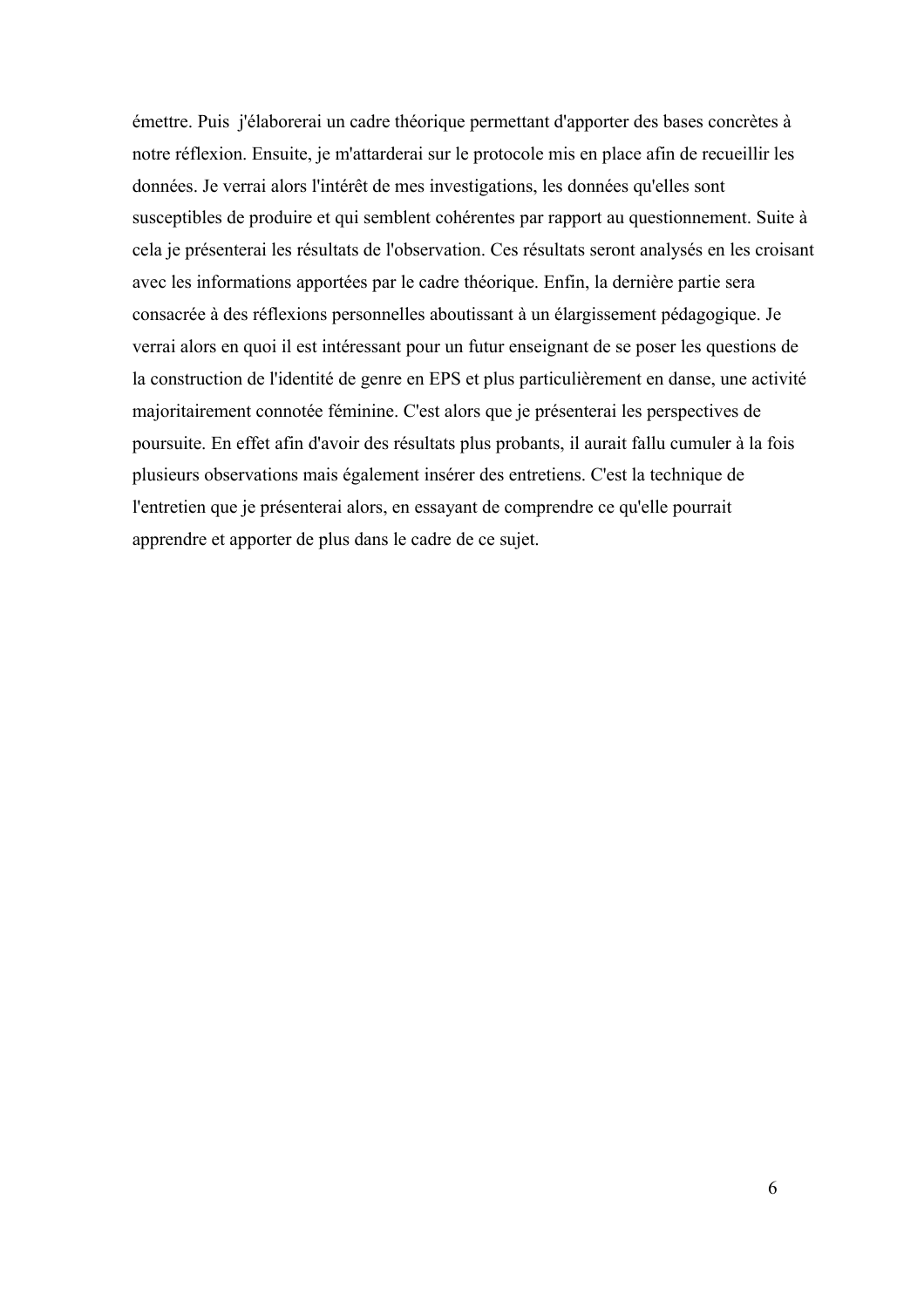### Partie 1 : Cadre théorique

### **I) Questionnement**

### a) Objet d'étude et problématique

Comme nous l'avons vu précédemment dans l'introduction, j'ai choisi de cibler mes recherches sur les facteurs qui interviennent dans la construction sociale des identités de genre en EPS et plus précisément dans la pratique de la danse à l'école primaire. En effet, j'ai pu constater après diverses lectures et notamment dans les recherches de COLTICE Michelle (2006) que « l'identité sexuelle des sujets influence la valeur que ceuxci accordent aux activités qu'ils pratiquent » Il serait donc intéressant de comprendre comment l'identité sexuelle des élèves peut être reliée à l'enseignement de la danse et à la perception de cette activité, à la fois du point de vue des enseignants mais aussi du point de vue des élèves

Par cet objet d'étude, je me demande alors *quels facteurs sociaux peuvent intervenir* dans le rapport qu'entretiennent les filles, les garçons et les enseignants dans l'enseignement ou la pratique de la danse?

#### b) Présentation des différentes hypothèses

Progressivement, d'une lecture à l'autre, j'ai pu identifier un certain nombres de facteurs pouvant influer sur la construction des inégalités sexuées dans la pratique de l'EPS. Cela a pu faire émerger différentes hypothèses de départ : le rôle du professeur, les programmes officiels, le contexte culturel et éducatif de l'enfant.

Cependant et suite à une recherche plus approfondie, quatre facteurs, par leur récurrence, ont semblé être importants dans la construction des identités de genre en EPS : la socialisation familiale, les pratiques sociales de référence, le type de pratique enseignante, et enfin les rapports entre pairs.

Il semble important de préciser que ces facteurs ne doivent pas être dissociés complètement. En effet, il est intéressant également d'observer comment s'articulent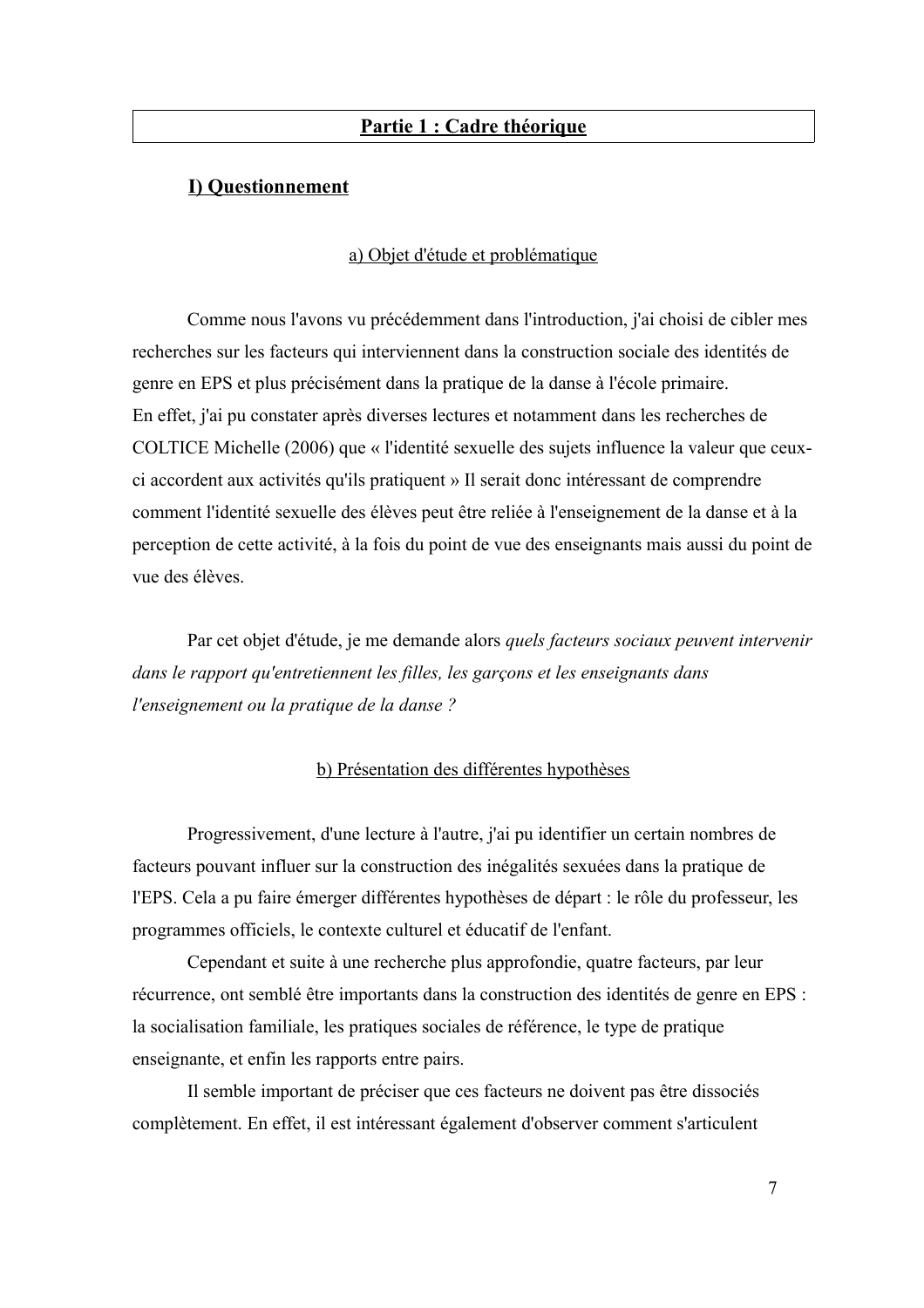socialisation familiale, socialisation scolaire et intervention du professeur, dans le rôle qu'ils jouent dans la construction des identités sexuées.

## **II) Analyse théorique**

#### a) La socialisation familiale

Je m'appuierai essentiellement sur la socialisation dans cette partie afin de tenter de répondre à mes hypothèses de départ et de comprendre certains processus. En effet, comme le définit Darmon (2006), la socialisation c'est : « l'ensemble des processus par lesquels l'individu est construit, on dira aussi formé, modelé, façonné, fabriqué, conditionné, par la société globale et locale dans laquelle il vit, processus au cours desquels l'individu acquiert, apprend, intériorise, incorpore, intègre, des façons de faire, de penser et d'être qui sont situées socialement». S'appuyer sur la socialisation pourrait alors me permettre de comprendre de quelle manière se construit l'identité de genre.

Il est important, dans cette partie, de montrer que la première construction d'identité de genre naît et se construit au sein de la famille de l'enfant avant même qu'il ne devienne élève. En effet, c'est dans le cadre privé, et en partie sous l'influence des idéologies et idées des parents, que se forgent certaines opinions de l'enfant à son jeune âge. L'identité de genre en fait partie et commence à se construire dans la famille de l'enfant. Toutefois, cette socialisation ne se joue pas que par la parole. En effet, elle se joue aussi par incorporation. Les aspects corporels sont très importants et doivent être pris en compte. Ainsi, ce facteur n'est pas à négliger car il pourrait permettre de comprendre certaines appréhensions, certains préjugés ou au contraire un certain engouement envers la pratique de certains sports, et en particulier dans ce cas présent envers la pratique de la danse.

Ainsi, Vigneron C. (2006) a montré que : « le corps des enfants, se modèle en premier lieu dans la famille et les expériences motrices, dans les attitudes exigées, dans les jeux encouragés ou au contraire interdits selon le sexe, qui s'avèrent déterminants pour la vie physique future des adultes » elle ajoute même que « les enfants apprennent très tôt, dans leur famille et à l'école que certaines pratiques sont conformes à leur sexe, ils tentent alors de se conformer au modèle de genre qui leur est attribué »

Par ces deux extraits, nous pouvons mettre en avant de manière plus précise, le rôle de la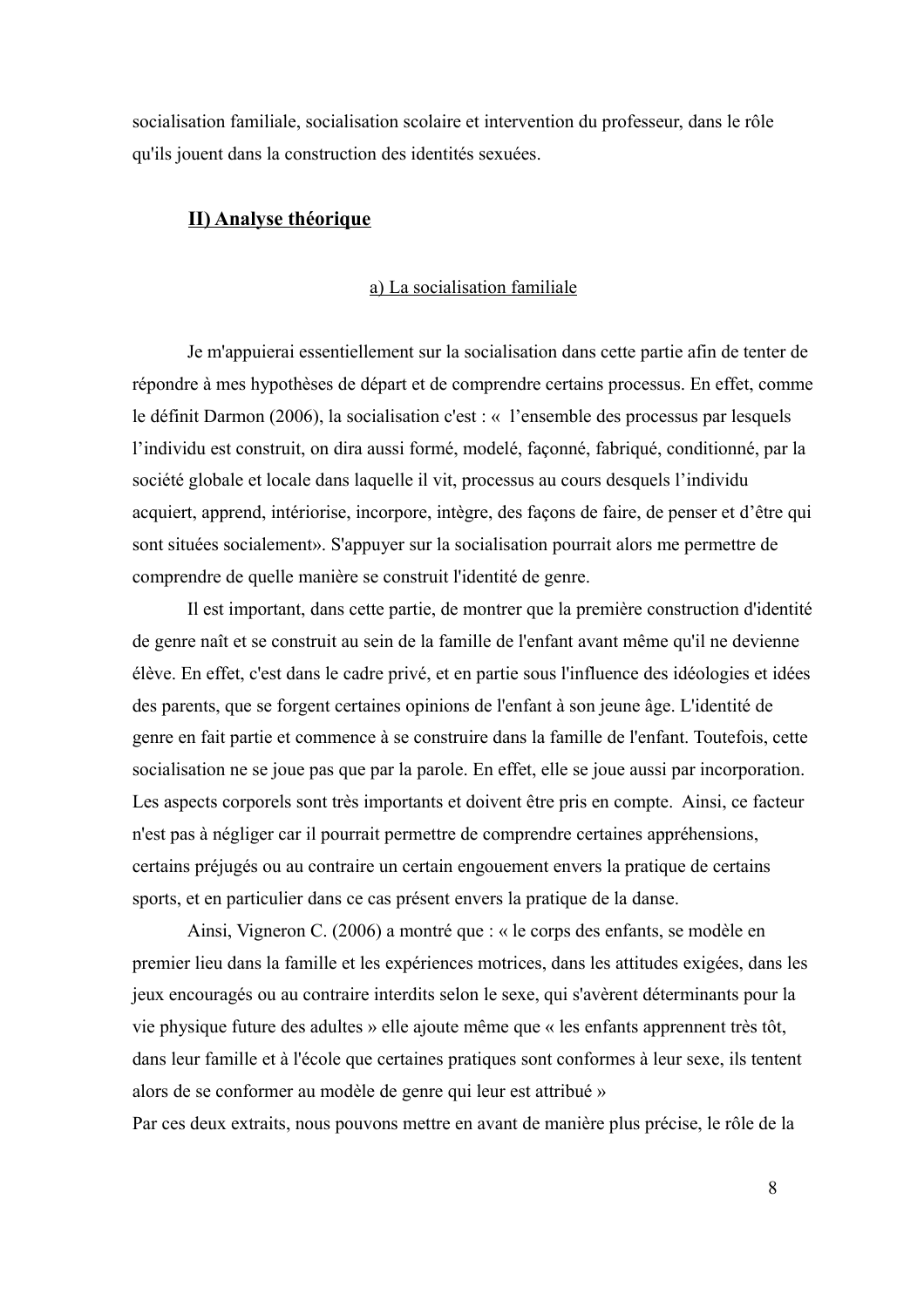famille dans la construction de l'identité de genre d'un enfant. Il est vrai que spontanément les parents vont attribuer à leurs enfants des activités qu'ils jugent conformes à leurs sexes, sans se soucier que ces choix auront une incidence dans la vie sportive future des enfants. En effet, ces derniers vont s'appuyer sur les bases et les modèles acquis dès leur propre enfance et dès lors s'en servir pour se construire tout au long de leur scolarité dans un premier temps, mais aussi tout au long de leur vie d'adulte.

Cette socialisation familiale va donc jouer un rôle durable dans la vie de l'enfant en faisant partie de son contexte culturel.

L'identité de genre est donc une construction et cette notion fut notamment développée par Coupey S. (1995) : « Filles et garçons apprennent dans leur corps à vivre leur genre ». Le corps fait donc partie d'une construction sociale et Bourdieu (1977) disait d'ailleurs que : « le corps, dans ce qu'il a de plus naturel en apparence, est un produit social ». Ainsi la sociologie nous permet de voir que, selon l'appartenance sociale de l'enfant, ce dernier ne va pas ressentir son corps de la même manière qu'une autre personne. Cela peut s'observer notamment au niveau des pratiques corporelles et sportives. Faure S.  $(2011)$  nous dit d'ailleurs à ce propos que : « les pratiques sportives, dans les valeurs et savoir-faire qu'elles véhiculent, sont également marquées socialement ».

La socialisation familiale a donc un rôle à jouer dans l'identité de genre et c'est pour cette raison qu'il serait intéressant d'étayer davantage ce facteur afin de voir toute l'étendue de l'influence qu'il peut avoir dans le domaine de l'EPS.

Nous pouvons également insister sur le fait que l'on trouve une incidence, une articulation de cette dynamique de socialisation dans les pratiques pédagogiques, dans la mise en œuvre de l'enseignement et dans le comportement de l'enseignant. Ces enseignants qui se sont construits également une identité de genre. Ce sera d'ailleurs l'objet de la partie suivante.

#### b) Le contenu d'enseignement et les pratiques sociales de références

J'ai choisi de mettre également l'accent sur les enseignants. En effet, pour répondre à la problématique posée la socialisation de l'enseignant peut être intéressante. On pourrait alors observer la manière dont cela peut jouer sur sa façon d'enseigner, sur le type de danse choisi, ... C'est pourquoi ce cadre théorique sur les contenus d'enseignement et les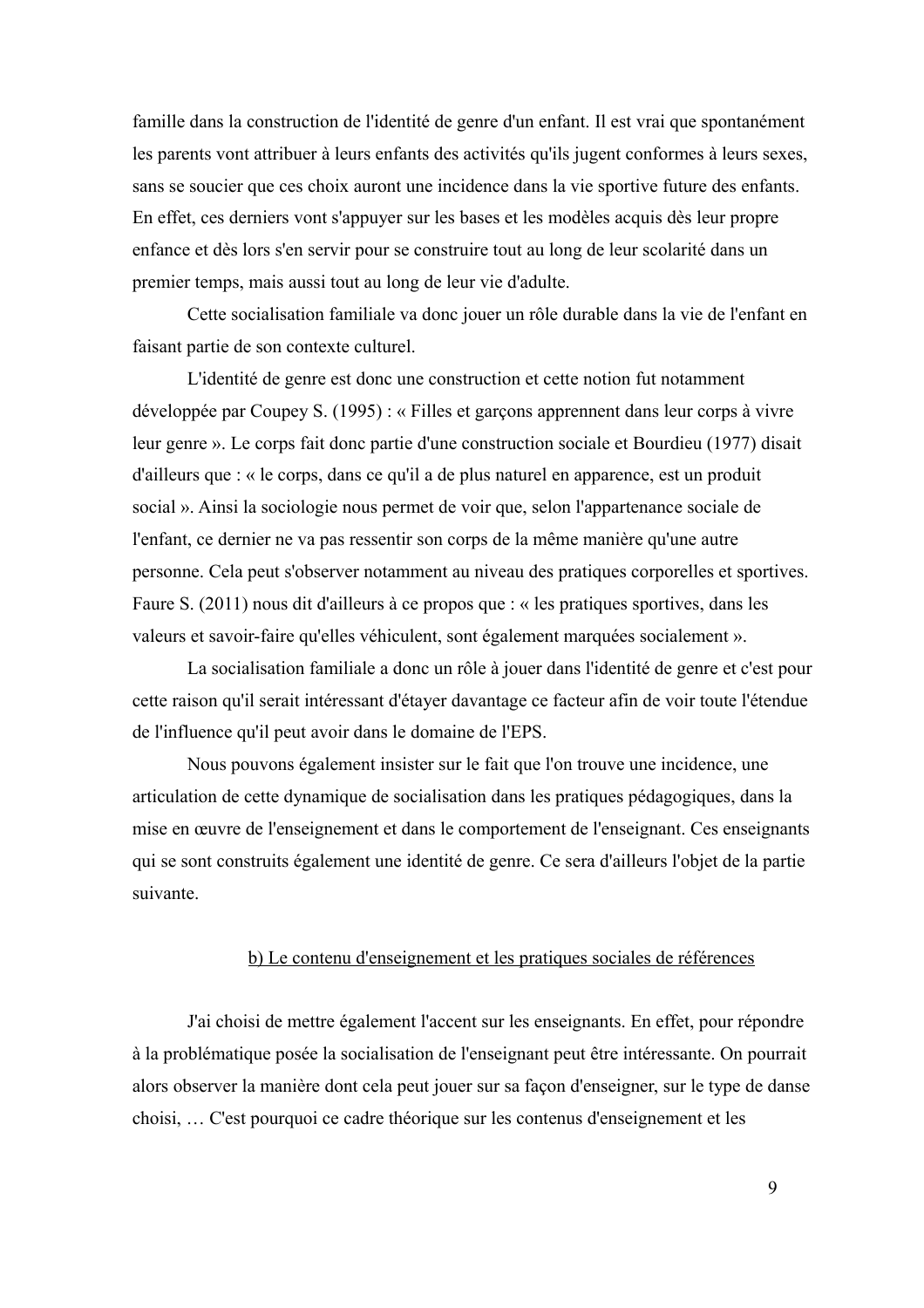pratiques sociales de référence me semble pertinent. Il permettra de nous donner des pistes, en vue d'une observation en classe ou d'un futur entretien.

Le corps enseignant représente donc l'un des facteurs pouvant influer sur la construction de l'identité de genre des élèves. C'est par leurs interventions, par les modalités de pratique et d'évaluations choisies, par l'action de programmation, par l'accent porté sur telle valeur corporelle ou encore par leur propre expérience sportive que les enseignants peuvent avoir ce rôle déterminant chez les élèves.

Tout d'abord le maître peut influer sur l'identité de genre des élèves par ses **interactions en classe**. Par ses attentes, ses réactions ou encore ses attitudes, il peut volontairement ou involontairement marquer une différence entre les filles et les garçons. Duru-Bellat M.  $(1995)$  nous dit d'ailleurs que : « les conceptions personnelles des enseignants transparaissent au travers de leurs interactions pédagogiques avec les élèves des deux sexes [...] les attentes des maîtres s'avèrent particulièrement différenciées dans les matières supposées convenir inégalement aux élèves des deux sexes ». Une idée sousjacente intervient, en effet, en plus de l'attente des professeurs, va être pris en compte le regard et le jugement que portent ces derniers sur certaines activités sportives. On peut se demander alors s'ils font des différences et si, pour eux, certaines activités sont connotées plus féminines que masculines et inversement. Dans ce cas il serait alors pertinent de voir si cette connotation a une influence sur la programmation des activités, sur les modalités de pratique et sur l'accent porté sur telle ou telle valeur corporelle.

Il est donc intéressant également de regarder si les choix d'activités des professeurs ont un rôle également. Plusieurs auteurs se sont posés la question, dont par exemple DAVISSE A. et LOUVEAU C. (1998) « Pourquoi faire plutôt volley que basket ? Combat que danse ? Pourquoi programmer les activités entre deux périodes de vacances ? Autant de choix souvent implicites qui font la vie quotidienne d'un(e) enseignant(e). » En effet même si le curriculum formel demande à ce que les activités soient variées et accessibles à tous, le curriculum réel montre tout de même quelques points de divergences. Ainsi, Combaz G. et Hoibian O. (2007) ont montré que : « le curriculum réel montre que l'on donne la priorité à certaines activités physiques »

On pourrait alors émettre l'hypothèse que les choix pédagogiques des professeurs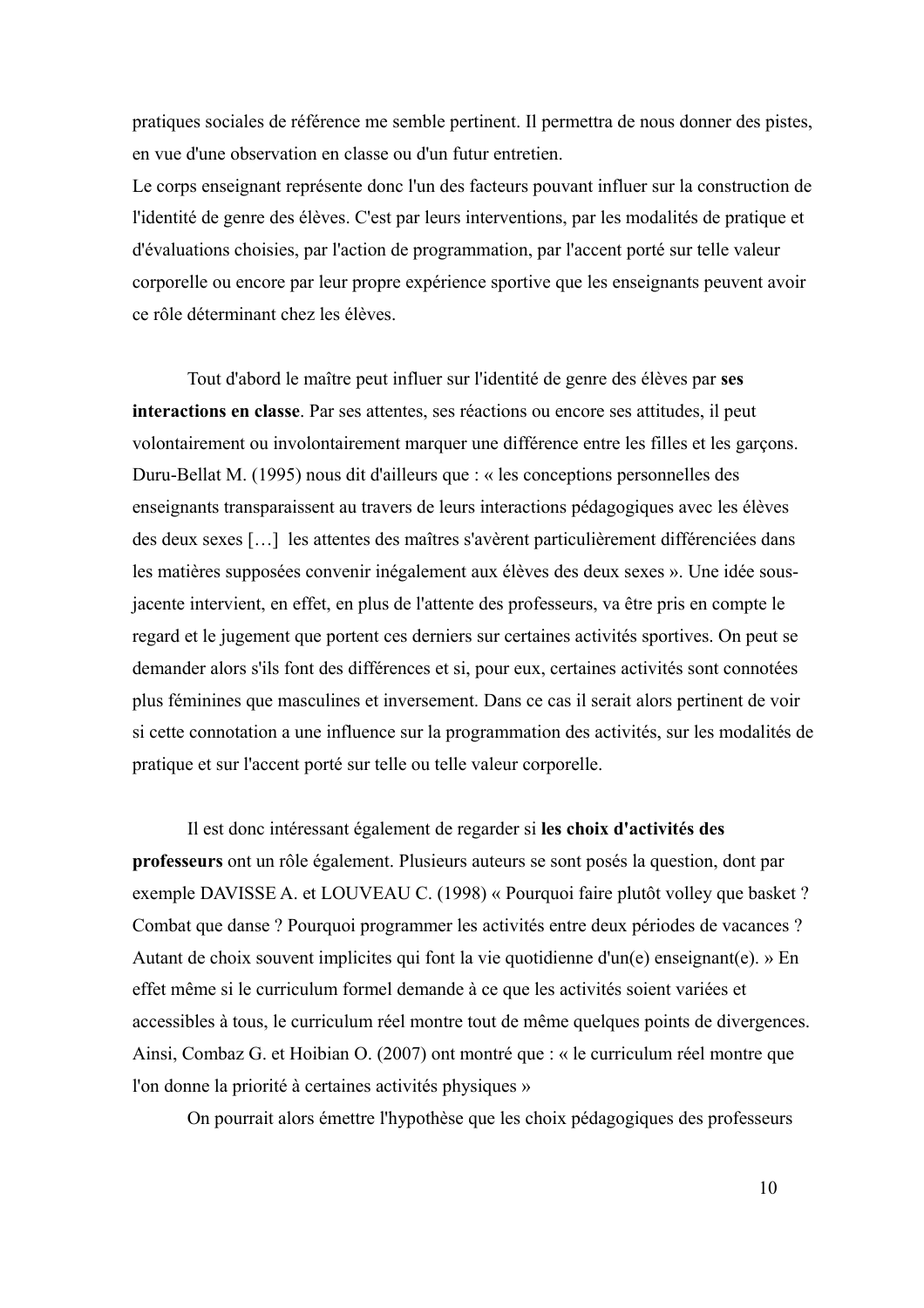sont le reflet de leurs conceptions personnelles et peuvent être décisifs dans la construction des identités de genre des élèves du primaire.

De plus, nous pouvons citer une lecture qui s'appuie essentiellement sur le cas de la danse. Concernant cette activité sportive, les travaux de Faure S. et Garcia M-C. (2003) apportent des idées très intéressantes, en effet elles nous disent que : « Les attentes des professeurs envers les filles et les garcons, dans les cours de danse, ne sont pas identiques. Aux filles : plutôt le travail d'esthétisation, de composition chorégraphique ; aux garçons : davantage de performances physiques ». Ainsi, on pourrait penser que les différences entre les sexes qui sont faites ou peuvent être faites dans la pratique de la danse, par le maître, auraient un rôle dans la construction des identités de genre.

De plus, diverses formes de danse existent et peuvent être proposées. Ainsi, on pourrait penser que la forme de danse proposée, c'est à dire plutôt classique, moderne ou encore contemporaine, peut être aussi l'un des facteurs influant sur l'identité de genre des élèves

Concernant ce sujet, les travaux de Faure S, et Garcia M-C (2003) m'ont beaucoup aidée. En effet, elles ont montré que : « face aux réticences des garçons d'origines sociales populaires vis-à-vis de la danse scolaire (qui renvoie à une forme de danse contemporaine), l'école se devait d'être plus « ouverte » à la culture de ces élèves. En ce sens, de nombreux enseignants se sont saisis des possibilités d'introduction de la danse hip-hop et de capoeira. Ils ont élaboré des projets pédagogiques autour des « cultures urbaines » censées être plus proches de la culture populaire juvénile. »

On remarquera alors que cet apport de danse plus urbaine a été réalisé suite au fait que les garcons n'appréciaient pas certaines formes de danses plus traditionnelles. Cela laisse à penser qu'il y a des divergences entre filles et garçons. Il serait alors intéressant de voir si ce sont ces différences qui sont au cœur de la construction des identités de genre. D'ailleurs, les deux auteures citées précédemment nous disent à ce propos : « la mixité induit un renforcement des comportements de « genre » et donc des stéréotypes sociaux et sexuels quant au comportement, aux goûts et aux compétences que les filles et les garçons sont censés incarner. »

Le fait que les garçons et les filles soient contraints de pratiquer la même forme de danse peut donc aussi jouer sur leur construction d'identité de genre.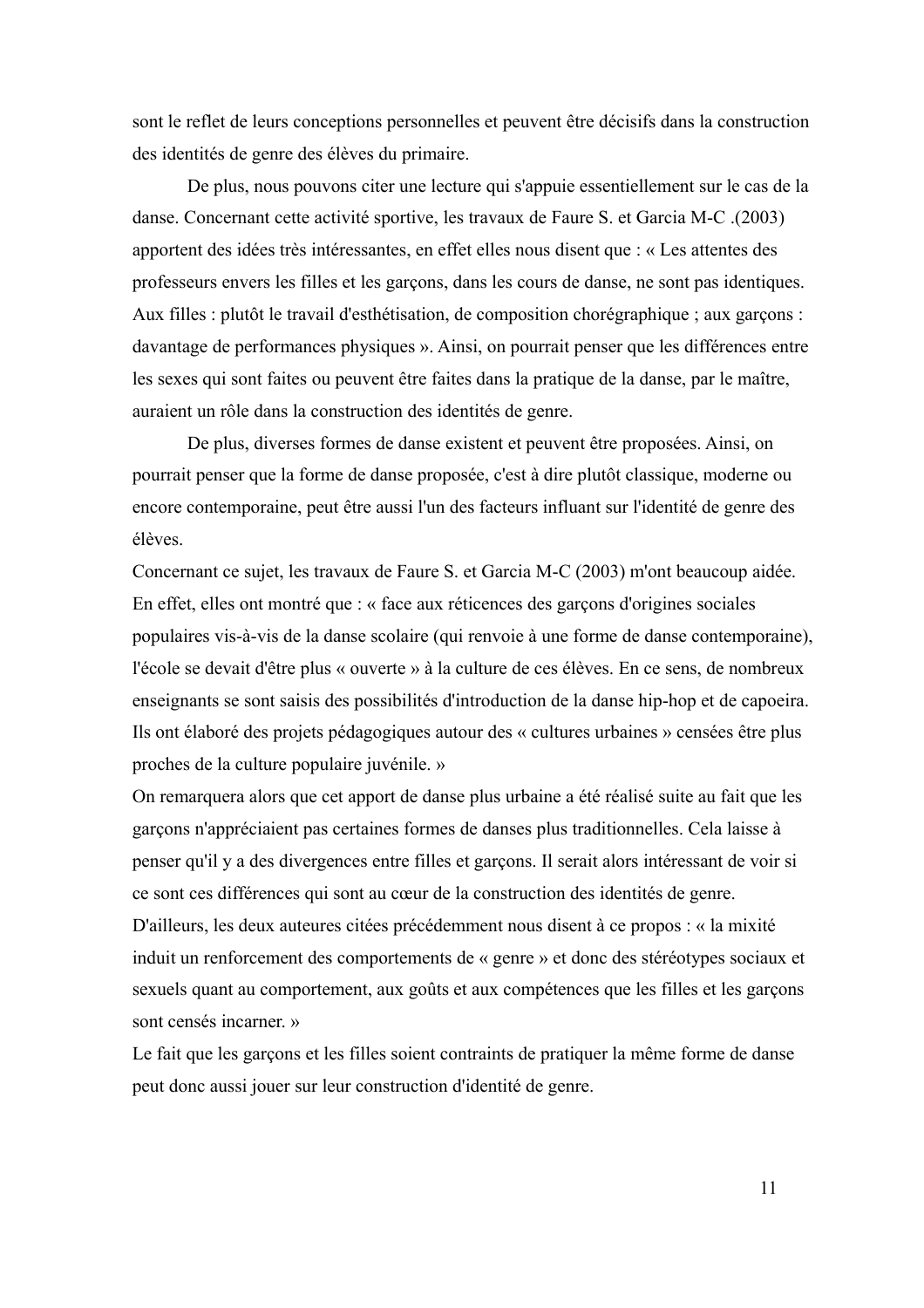#### c) Relation et rapports entre pairs

Cette partie concernant les relations entre pairs pourra être mise en parallèle avec l'observation en classe.

Comme nous l'avons vu précédemment, filles et garçons vivent et évoluent ensemble à l'école. On pourrait alors émettre l'hypothèse que les rapports qu'ils entretiennent entre eux, dans le cadre scolaire, peuvent jouer sur leur propre construction d'identité sexuée.

Ainsi, les enfants se construisent au sein d'une classe, avec la présence d'autres élèves, leurs pairs, avec lesquels ils entretiennent de nombreux rapports. Duru-Bellat M. (1995) nous dit que : « Dans la classe, où ils passent une grande partie de leur temps et se forgent progressivement une image d'eux-mêmes, les enfants reçoivent, au-delà des interactions strictement pédagogiques, une grande quantité d'informations sur les comportements adéquats par le jeu des contacts avec les pairs. » Ainsi, la relation avec les pairs est un aspect important de l'expérience scolaire, cela peut jouer un rôle sur la socialisation scolaire des élèves. D'ailleurs, Gasparini R. (2010) nous dit que : « La socialisation des enfants par l'école peut aussi être indirecte, non volontaire, par l'observation des comportements des autres, de leur manière de parler » Les enfants sont donc influencés consciemment ou non par le comportement de leurs pairs et en les observant, ils sont amenés à former leur jugement, leur caractère, ... De ce fait, c'est un ensemble de pratiques et de relations que l'on peut observer : leurs pratiques langagières, sportives, leurs discussions, ... nous permettant de comprendre leur construction de genre. Ainsi et par exemple, si un garçon de la classe, par sa socialisation familiale ne souhaite pas pratiquer la danse, jugeant cette activité trop féminine, il est possible que, par la relation qu'il entretient avec ses pairs, il puisse les dissuader également de ne pas pratiquer l'activité proposée. Ce rapport entre enfants est donc un facteur important et non négligeable permettant de comprendre comment se construisent les élèves, et notamment au niveau de la construction de leur identité sexuée.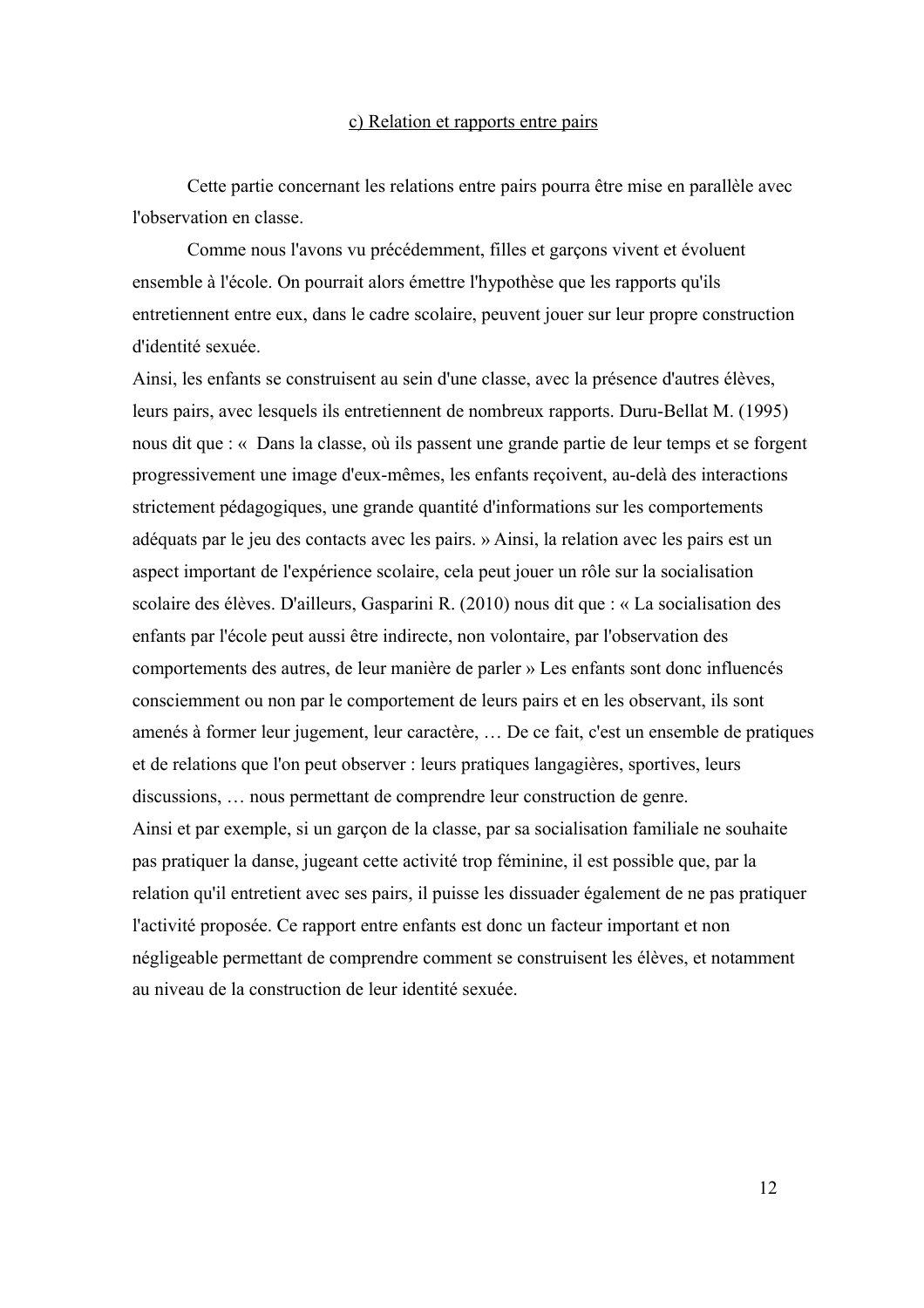## <u>**Partie 2 : Cadre méthodologique**</u>

### **III) Protocole mis en œuvre**

#### <u>a) Intérêt de l'investigation</u>

Ma problématique étant posée, j'ai pu mettre en avant des hypothèses venant à la fois de mes présupposés initiaux mais aussi et surtout de mes lectures. C'est dans le but d'y répondre « partiellement », qu'il faut alors mener une investigation plus concrète sur le terrain

Au cours de l'élaboration de ma partie théorique, j'ai pu faire de nombreuses lectures intéressantes concernant l'enseignement de la danse et le rapport avec la construction sexuée des élèves. Toutefois peu d'auteurs ont étayé leurs propos par une illustration, une recherche dans le milieu de l'école primaire. Au contraire, bien souvent ils mettaient l'accent sur le cas du collège ou du lycée.

Mes investigations me serviront donc à recueillir des données concernant l'enseignement de la danse à l'école primaire, afin de voir si la construction des identités de genre y est également présente. On pourrait alors voir si les facteurs dominants dans cette construction sexuée, sont identiques en fonction de l'âge des élèves à qui s'adresse l'activité danse.

Je souhaite que les données recueillies, balayent le plus de facteurs possibles, et comme nous le verrons ultérieurement la socialisation familiale, les pratiques enseignantes, les interactions entre le professeur et les élèves devront, entre autres, être présentes. Je veillerai avant tout à ce que ces données soient cohérentes par rapport à mon objet d'étude et aux différentes questions que j'ai pu me poser au cours de l'élaboration de ce rapport d'étape.

#### b) Choix de l'instrument d'investigation

J'ai souhaité utiliser une démarche de recherche compréhensive encore appelée démarche subjective. En effet, mon but avec ce type d'investigation, est de m'intéresser au sens que les acteurs donnent à leur conduite, à leur ressenti. Cette entrée par le subjectif me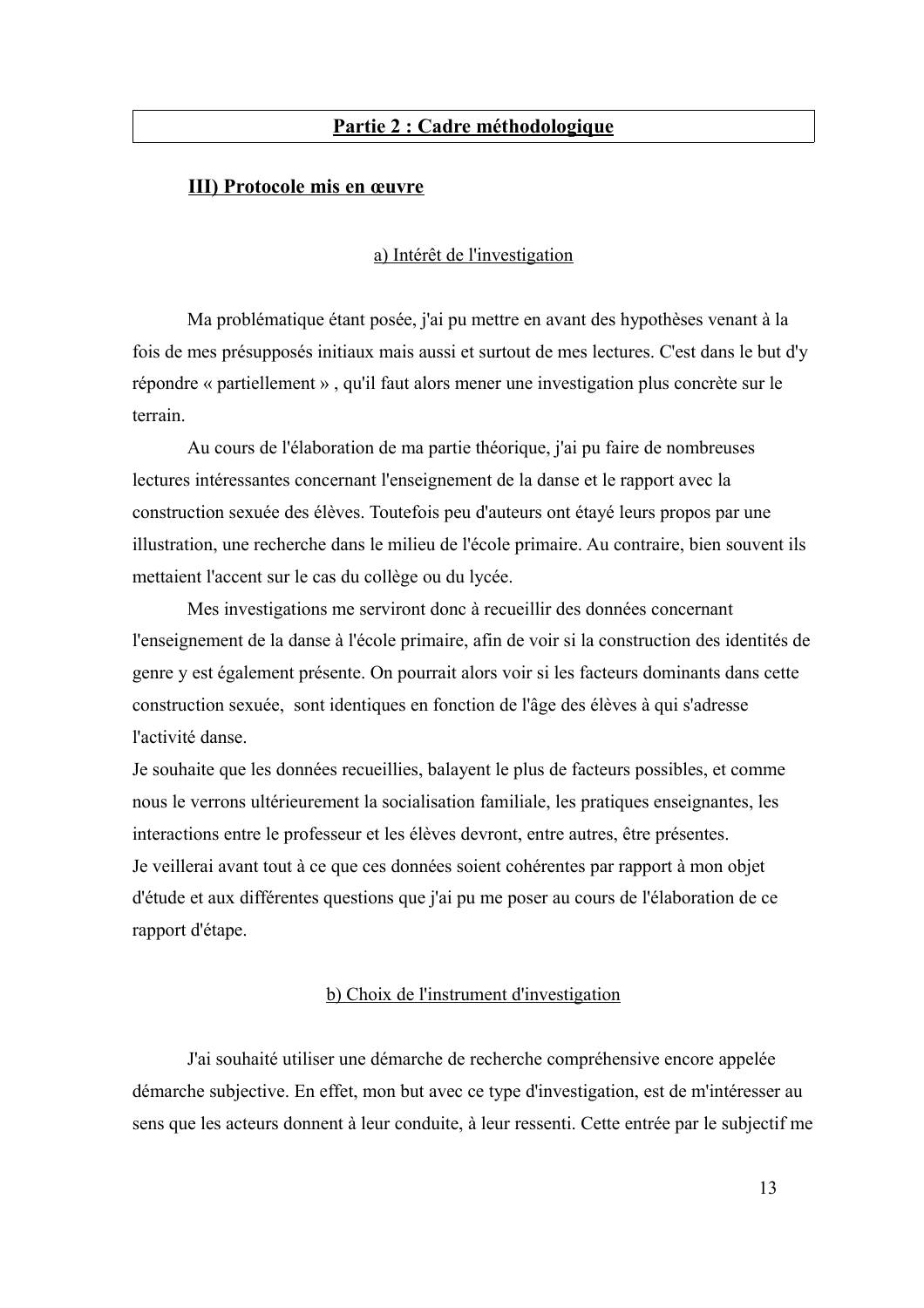semble riche dans le sens où elle permet d'accéder directement aux éléments qui animent l'action des individus. Je ne recherchais pas de réponses fermées, mais à l'inverse des réponses « ouvertes » me permettant d'établir des liens entre les informations données par les personnes interrogées et notre objet d'étude.

Pour ce faire, je compte utiliser tout d'abord la technique de l'observation en milieu scolaire mais aussi dans un second temps la technique des entretiens en interviewant l'enseignant qui aura mis en place la séance observée. Mon but est alors d'avoir dans un premier temps une observation sur le terrain, puis dans une perspective de poursuite de ce travail de recherche, j'aimerais effectuer un entretien. Le fait de regrouper ces deux techniques me semble alors pertinent afin d'avoir un recueil de données assez complet. En effet, l'observation en classe me permettrait de voir ce qui se passe réellement sur le terrain. C'est à dire observer à la fois la construction du cadre pédagogique du professeur, les relations, la communication, les modalités de pratique, ... Puis l'entretien me permettra de recueillir des perceptions personnelles, des opinions, des points de vues. L'enseignant pourrait même livrer sa conception pédagogique de l'enseignement de la danse. Je pourrai également voir si ses propos sont en adéquation avec la mise en place de la séance de danse.

Le choix de commencer soit par l'entretien, soit par l'observation a été déterminé en fonction de mon emploi du temps et de celui de l'enseignante qui m'a accueillie. D'ailleurs, commencer par l'entretien ou plutôt par l'observation comportait des aspects négatifs et positifs dans les deux cas. En effet, commencer par un entretien donnerait alors à l'observation un but de vérification des propos. Toutefois, ayant conscience de ce qu'ils ont pu me dire lors de l'entretien, les enseignants pourraient se sentir obligés de construire leur séance dans un cadre proche de ce qu'ils m'ont dit, et les résultats pourraient alors être faussés.

A l'inverse, commencer par une observation pourrait fausser les résultats d'un futur entretien dans le sens où les enseignants se sentiraient obligés de répondre aux questions, en tenant compte de ce qu'ils ont fait lors de leur séance.

Il convient enfin de préciser que ces deux méthodes s'insèrent dans une logique qualitative c'est à dire que le sens subjectif, donné par les acteurs, sur leur pratique ou leur environnement se trouvera au centre de notre analyse. Cependant notre démarche d'enquête telle qu'elle vient d'être présentée ne pourra pas aboutir à une conclusion définitive, à une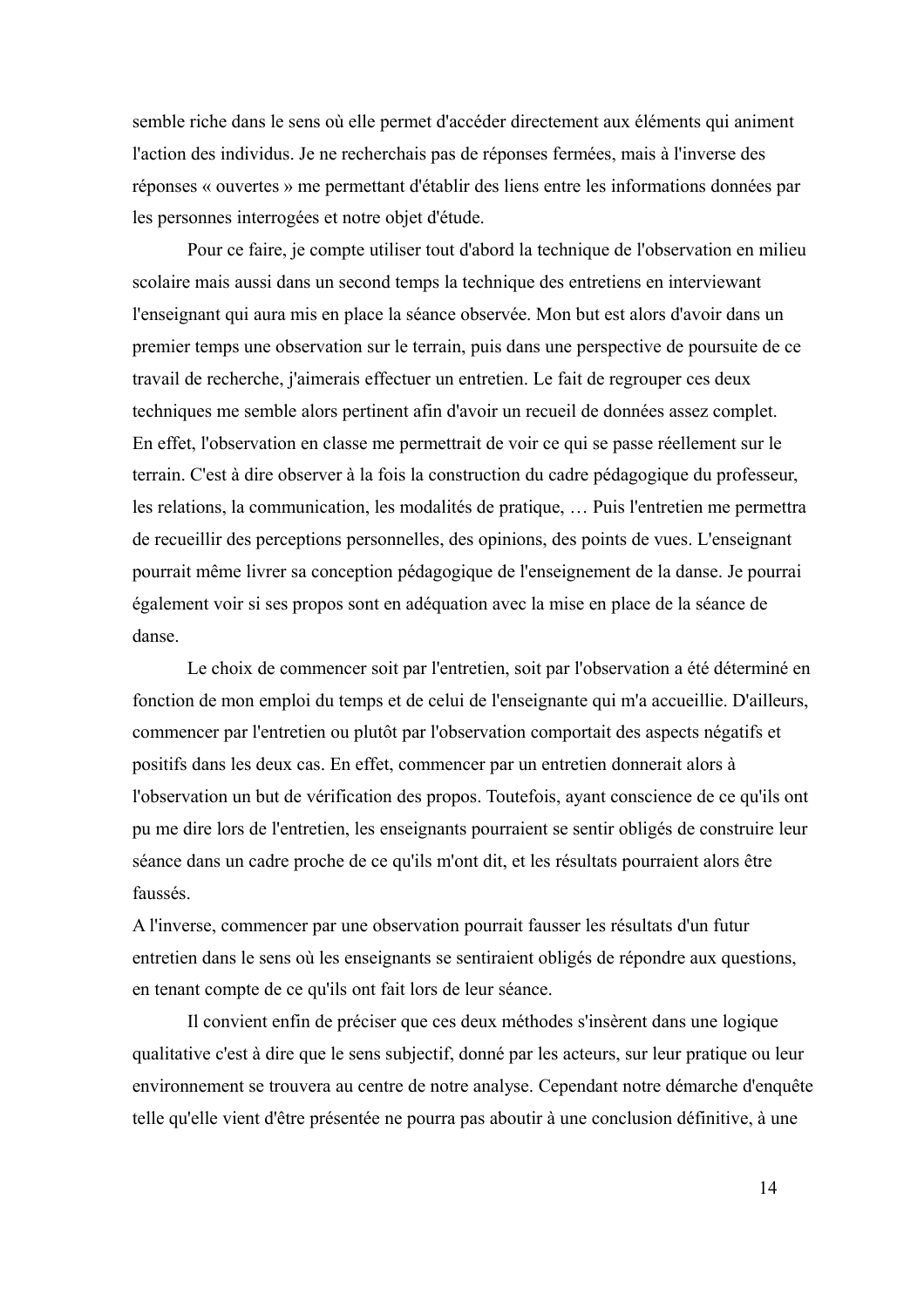réponse formelle en rapport avec notre problématique et nos hypothèses de départ. En effet, pour cela il m'aurait fallu à la fois plus de temps, mais aussi un panel très varié et enfin des observations nombreuses dans des contextes scolaires et avec des acteurs différents

#### c) grille d'observation

L'observation en contexte scolaire est la démarche de recueil de données que j'ai souhaité effectuer. En effet, j'ai eu l'opportunité d'observer une séance de danse en classe de maternelle. Dans le but de préparer cette investigation j'ai élaboré une grille d'observation.

Cette dernière va me permettre de voir la pratique de l'enseignant dans un premier temps mais aussi et surtout les effets que cela produit sur la construction des identités de genre, je vais pouvoir observer la réaction et les effets produits sur les élèves. Un acteur nouveau sera donc mis en exergue.

Lors de la construction de la grille d'observation, j'ai décidé de la décomposer en points importants, afin de structurer l'ensemble. (cf annexe n°1) Il est important selon moi de la structurer, afin de ne pas me disperser et de retenir les éléments essentiels, ceux pouvant me conduire à une analyse de données significative. C'est ainsi que j'ai déterminé quatre points majeurs à savoir : observations générales, pédagogie du professeur, modalités de pratique de la danse et l'activité des élèves. Toutefois, il faut préciser que cette grille est trop complète. J'utiliserai, au moment de l'observation, une grille simplifiée, ne contenant que certains points importants. Le but étant de pouvoir observer, sans être toujours centrée sur mes cases à remplir.

Le premier point sert essentiellement à contextualiser l'observation avec des informations du type : nombre de garçons, présence de musique ...

Ensuite j'ai choisi d'observer de manière plus attentive la pédagogie du professeur mais essentiellement en relation avec la danse. C'est pourquoi il n'y a pas d'observation concernant sa gestion de l'autorité, sa position dans l'espace, ... Je me centre uniquement sur des détails significatifs concernant la mise en place de sa séance de danse. Pour ce faire je m'attarderai sur la gestion du groupe classe : est-ce que l'enseignante fait des groupes, est-ce qu'elle compose des groupes mixtes, est-ce qu'elle propose le même type de danse à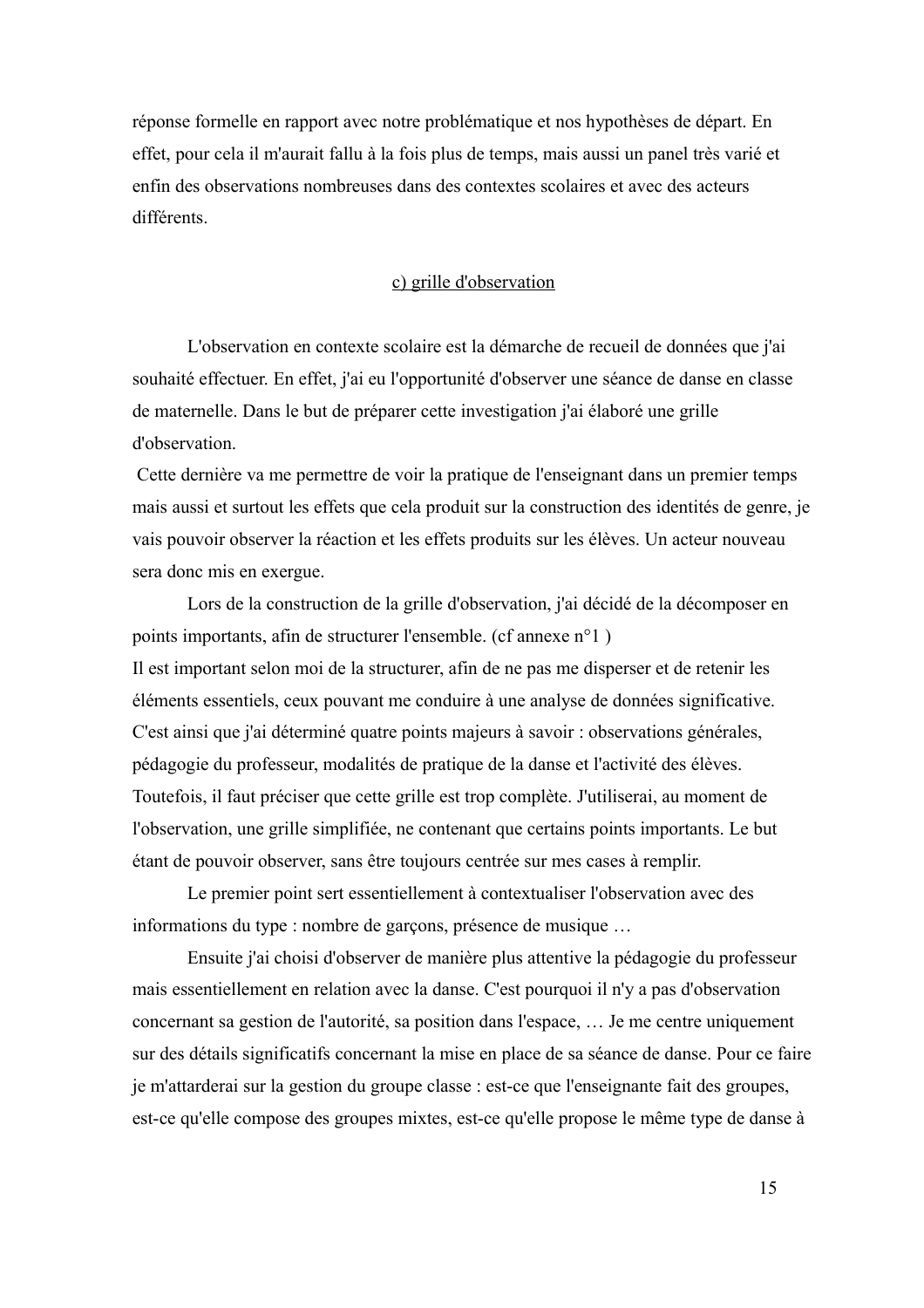tous les élèves,....

Je m'attarderai également sur les modalités de pratique de la danse. En effet, certaines lectures me font penser que selon le type de danse proposé la construction de l'identité de genre peut être différente. Les enfants ne ressentiront pas, par exemple, la même émotion s'ils doivent pratiquer du hip-hop ou de la danse classique. De plus, la consigne sera intéressante, en effet les effets seront différents selon que l'on demande aux élèves d'être « souple et gracieux » ou selon qu'on leur demande d'effectuer des pas « rapides et saccadés ». Ces informations me semblent essentielles dans le sens où elles caractériseront le type de danse avec ses influences, mais aussi parce que ce sont des données que nous ne pourrions pas obtenir avec un simple entretien.

En dernier lieu, j'observerai l'activité des élèves avec notamment la relations entre pairs. Tout d'abord je me centrerai sur les élèves. En effet, nous avons pu voir dans le cadre théorique que les élèves pouvaient être influencés par le contact avec leurs pairs. Je distinguerai mes observations en fonction du sexe à savoir : les filles entre elles, les garçons entre eux, et les filles et les garçons afin de voir si cela peut aussi influencer la construction de l'identité de genre. Dans un dernier temps j'analyserai les interactions entre le professeur et les élèves. Est-ce que le professeur, encourage, motive, réprimande, ...?

#### <u>d) Choix du panel</u>

S'agissant de l'observation j'aurai souhaité varier les acteurs. Il aurait été intéressant d'observer des élèves d'âges différents, car la sexualité évolue tout comme la représentation du genre. J'aurai également voulu trouver des classes qui pratiquent des danses différentes : classique, moderne, contemporaine, ...

Toutefois, avec le temps qui nous est imparti mais aussi avec la difficulté de trouver des enseignants mettant en place des activités danse, j'utiliserai le panel que j'ai à ma disposition. Je pense que l'essentiel est surtout de recueillir des données pertinentes et de mener à bien mon observation.

Enfin concernant l'entretien que je souhaiterais effectuer dans une perspective de poursuite de ce mémoire, je pense qu'il faudrait trouver des enseignants différents. Il me semble intéressant d'avoir des hommes, des femmes, mais aussi des personnes d'âges différents. Enfin, varier le contexte scolaire aurait pu aussi apporter des éléments utiles.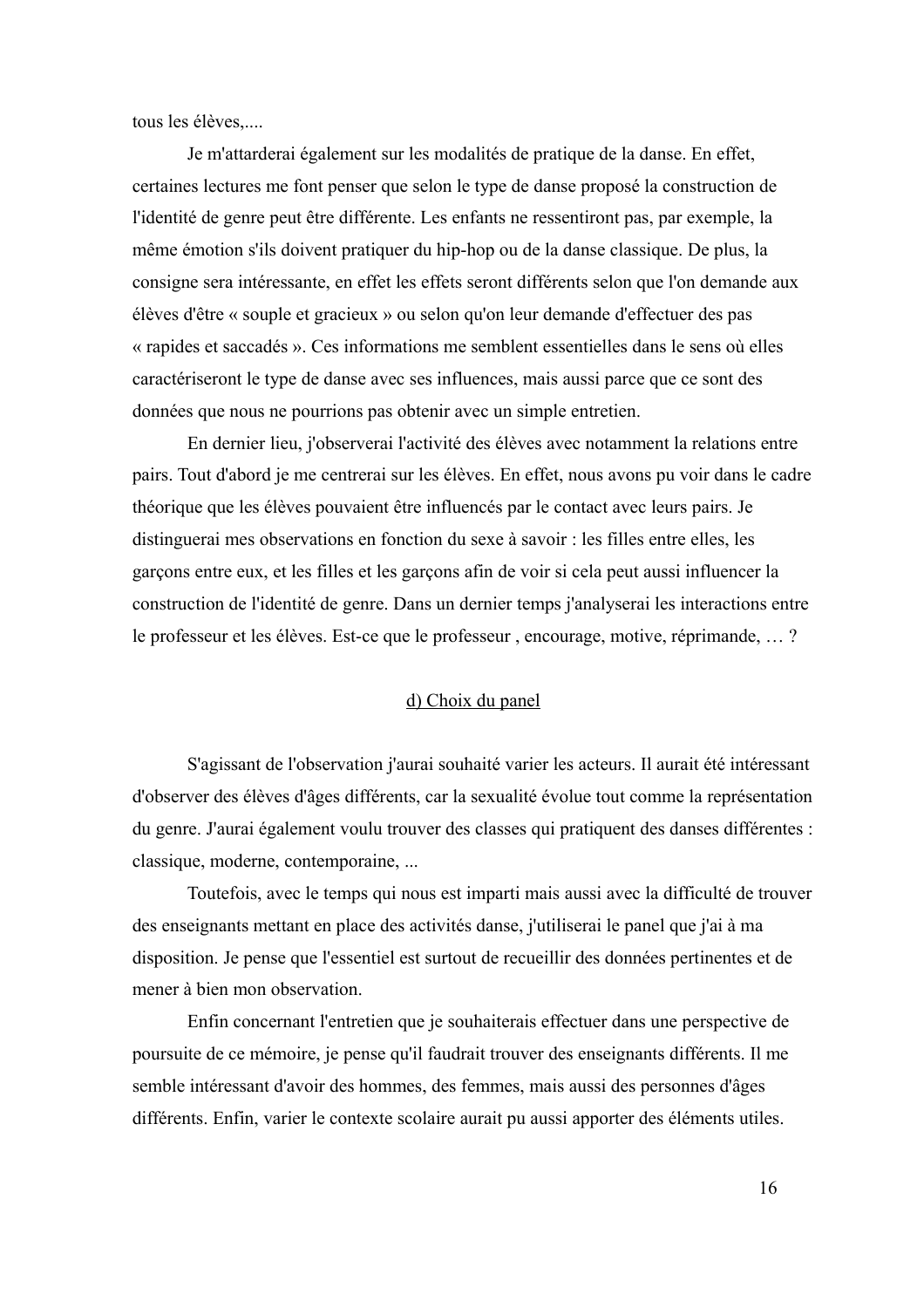### <u>**IV) Présentation des résultats**</u>

#### a) Contextualisation de l'observation

L'observation en contexte scolaire était l'une de mes démarches de recueil de données. J'ai eu l'opportunité de mener cette observation lors d'une séance de danse en classe de moyenne section. Celle-ci s'est déroulée à l'école André de Lille. J'y ai alors observé une séance de danse mise en place par deux enseignantes au cours d'un décloisonnement. Mon but premier pour l'observation, était de voir les effets que la pratique de la danse peut produire sur la construction des identités de genre. Les enfants étaient âgés de 3 à 4 ans. L'intérêt d'observer des enfants de cet âge par rapport à la construction des identités sexuées, c'est qu'ils se situent à la jonction d'une socialisation familiale mais aussi d'une socialisation scolaire qui se forment progressivement.

La technique d'observation en milieu scolaire est riche dans le sens où elle m'a permis, tout d'abord, de voir ce qui se passe réellement sur le terrain. Puis, elle m'a permis également de voir de nombreux éléments à savoir : le dispositif de l'enseignante, sa stratégie de remédiation, la construction du cadre pédagogique du professeur, les relations, la communication, les modalités de pratique, les consignes ...

Ces points sont intéressants à observer et à analyser dans le cadre de mon mémoire. En effet, comme j'ai pu l'expliquer dans mon cadre théorique, ce sont des facteurs qui sont susceptibles d'avoir une influence sur la construction sociale des identités de genre. L'observation m'a donc permis de voir, à la fois le rôle qu'ils peuvent jouer, mais aussi et surtout comment ces points s'articulent entre eux.

Pour ce faire je me suis attardée sur trois axes majeurs, comme le reflète ma grille d'observation. J'ai donc observé de manière attentive la pédagogie du professeur, les **Exercise Exercise Exercise Exercices** et l'activité des élèves et leurs interactions.

Pour mener à bien mon observation je me suis appuyée sur une grille d'observation, (comme j'ai pu l'expliquer précédemment). Afin de mieux comprendre l'analyse, je ferai de nombreuses références à cette grille située en annexe 1 de mon mémoire.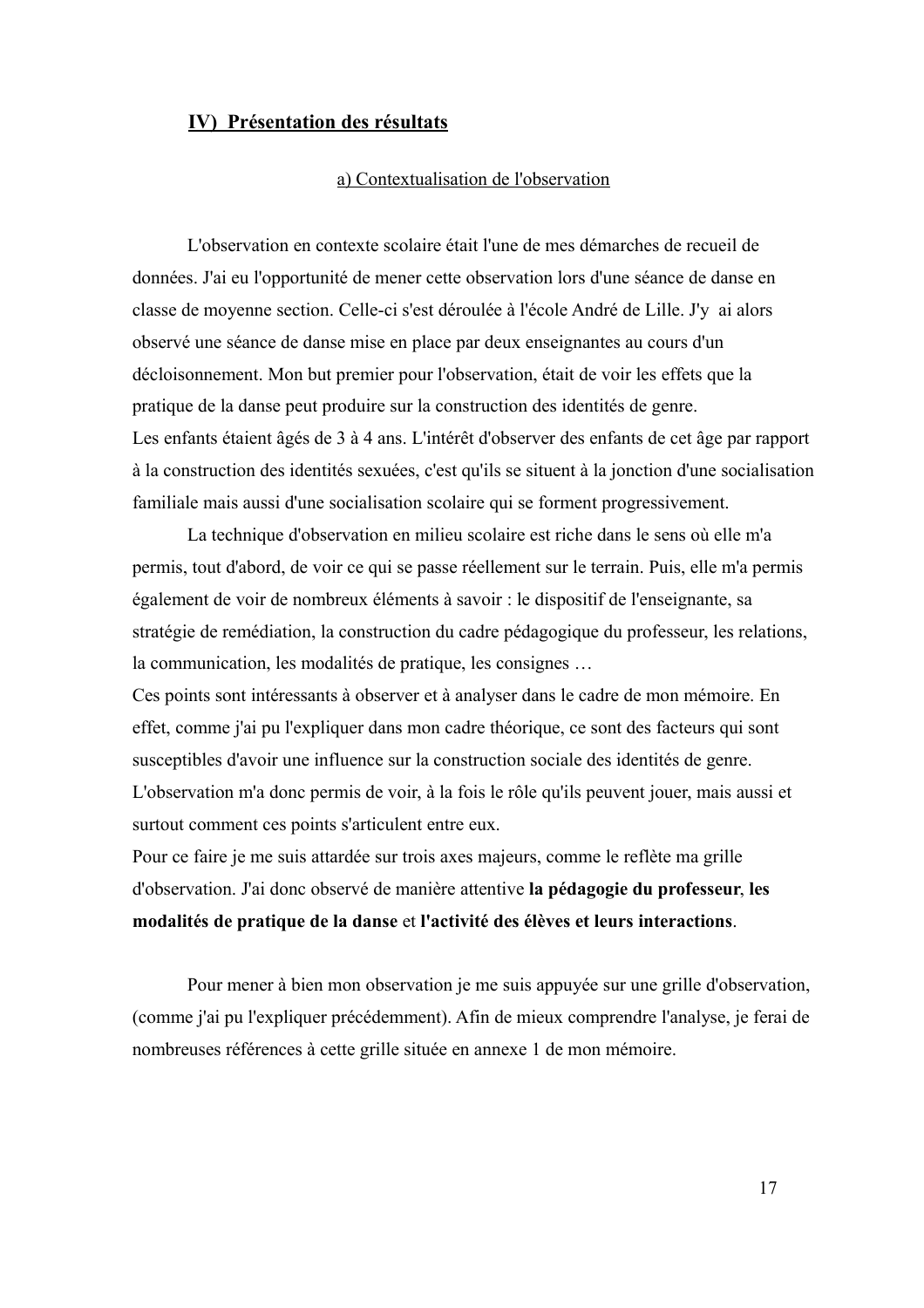#### b) Premières implications de genre

La séance s'est déroulée avec 18 élèves, il y avait 6 garçons et 12 filles. Avant de commencer, l'enseignante a demandé aux élèves de se mettre en condition. Il n'y avait pas de tenue imposée, en revanche l'enseignante a souhaité que les élèves soient pieds nus pour danser

Cela est l'un des premiers points intéressants et surtout d'un point de vue moteur. Il est vrai que danser en chaussette augmente les risques de glisser, surtout si le sol est un parquet. Il semblait donc plus légitime que les élèves dansent pieds nus afin d'avoir une meilleure adhérence mais aussi une meilleure aisance dans leurs mouvements (sans cette crainte de pouvoir glisser).

C'est dans ce contexte qu'intervient ma première remarque. En effet, mon observation s'est déroulée lors la période hivernale, de nombreuses petites filles portaient donc des collants. Je n'ai pas tout de suite relevé le nombre exact des filles concernées, ne pensant pas qu'il s'agissait là d'un point d'analyse important. Ce point, qui pourrait semblé être un détail insignifiant, a son importance dans le sens où ces jeunes élèves n'ont donc pas pu danser à pieds nus. L'enseignante leur a laissé la possibilité de les enlever, mais il vrai que cela prend du temps à enlever mais aussi à remettre, aucune des filles n'a souhaité le faire. Ainsi, et indépendamment de leur volonté, elles n'étaient pas dans les mêmes conditions que les élèves garçons ou des élèves filles portant un pantalon.

Cette remarque me semble révélatrice d'un des éléments influant sur la construction des identités de genre. En effet, les collants sont associés à un phénomène sociétal, celui de faire porter cet accessoire à des filles. Cela représente une implication sexuée, une inculcation féminine spécifique qui est porteuse de conséquences.

Or, et même si le dispositif mis en place par l'enseignante cherchait réellement à dépasser la séparation des rôles masculins et féminins et à rejeter les stéréotypes, la norme féminine imbriquée derrière ce simple port de collants peut bloquer ce processus de mélange des genres. Cela a une réelle implication sur la construction des identités sexuées. Les petites filles sont alors à même de penser qu'il n'est pas juste qu'elles ne puissent pas danser dans les mêmes conditions que les garçons, sous prétexte que sont des filles, et que la société veut que les filles portent des collants. Elles peuvent même inconsciemment prendre conscience du fait que les collants ne leur permettent pas la même aisance dans les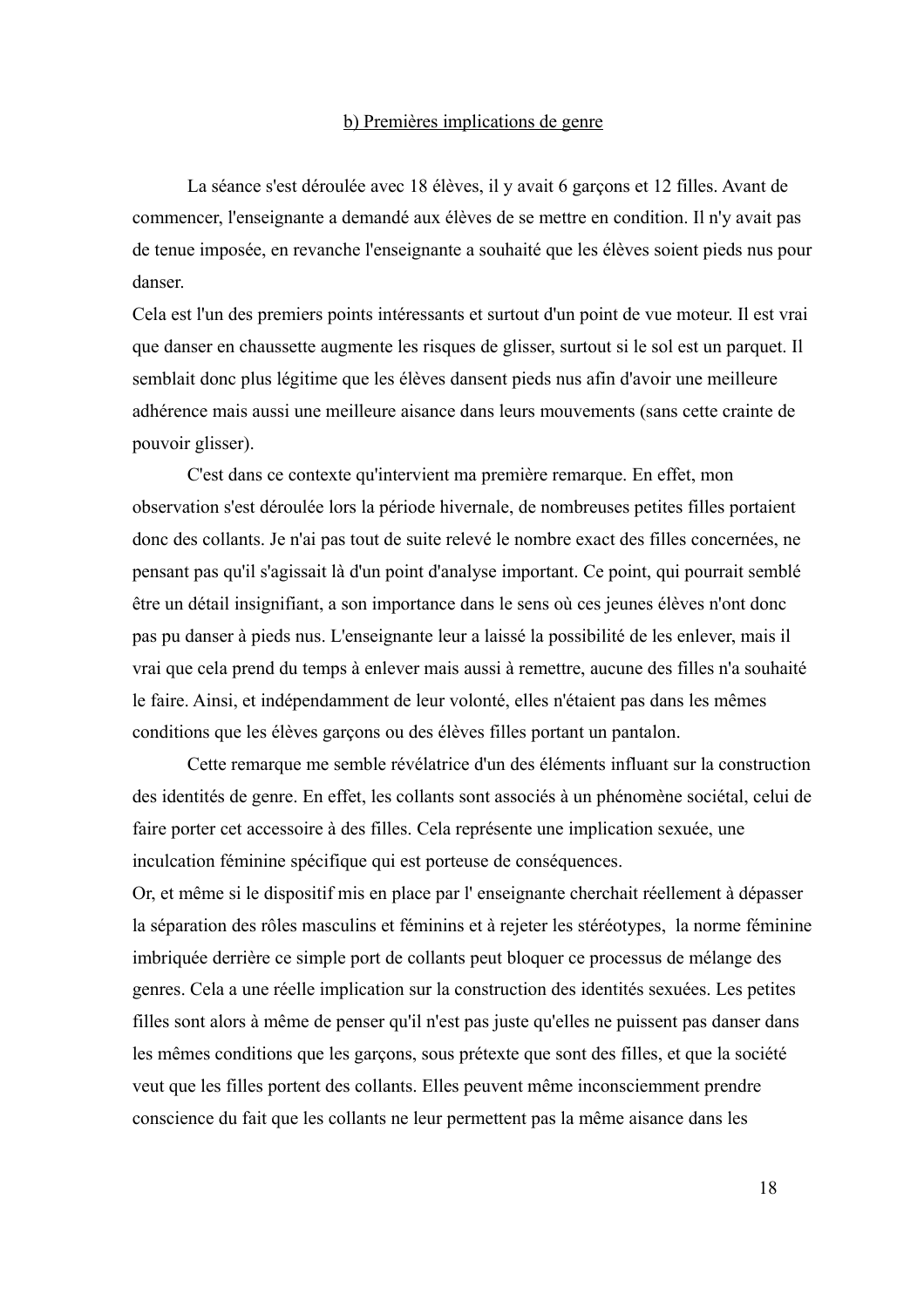mouvements. C'est donc une contrainte de genre sociétale ayant une implication sur la motricité

Ce que je tend à montrer par cet exemple des collants, c'est que la socialisation qui se joue derrière ce phénomène de société, a un rôle implicite dans la construction des identités. Cela se répercute directement sur la vie de l'enfant, sur la vie de l'élève et dans ce cas dans le cadre d'une séance de danse. En effet, et comme nous avions pu le démontrer, la socialisation est un processus qui tend à façonner l'individu, à le conditionner par la société. Ici, ces jeunes filles sont conditionnées par une tenue vestimentaire que la société reconnaît et souhaite comme strictement féminine.

#### c) L'enseignante : sa pédagogie et son dispositif d'enseignement

Une fois tous les élèves prêts, l'enseignante a alors pu démarrer sa séance. Mon travail d'observation s'est donc centré en partie sur la pédagogie du professeur. D'ailleurs, sur ce point, différents éléments semblent intéressants.

En premier lieu, il est important de rappeler que je me suis attardée uniquement sur des détails significatifs concernant la mise en place de sa séance de danse et non pas sur sa gestion de l'autorité, sa position dans l'espace... J'ai donc observé essentiellement la gestion du groupe classe : est-ce que l'enseignante fait des groupes ?, est-ce qu'elle compose des groupes mixtes ?, est-ce qu'elle propose le même type de danse à tous les élèves ? ,.... En effet, nous avions vu que cela avait une importance dans la construction des identités de genre. Car par leurs interventions, par les modalités de pratiques, et l'accent porté sur telle valeur corporelle les enseignants sont porteurs de ce rôle déterminant chez les élèves

Je peux dire tout d'abord que l'enseignante a comme objectif principal de créer des liens, des contacts entre les élèves filles et garçons. La pratique de la danse est mise en lien avec un projet qu'elle a intitulé «Se rencontrer dans la danse, réaliser un travail avec l'autre, l'accompagner ». L'intérêt de ce projet est double. Il est intéressant du point de vue de la construction des identités de genre dans le sens où cela permet aux enfants d'aller vers l'autre, qu'il soit du même sexe ou non. Mais il l'est aussi car il a pour but de permettre à des enfants égocentriques (facteur lié à l'âge) d'apprendre à s'ouvrir à l'autre par le biais de la danse. Cela est d'ailleurs intéressant du point de vue de la socialisation entre pairs. Comme nous l'avions vu lors d'une séance en classe, et plus précisément ici lors d'une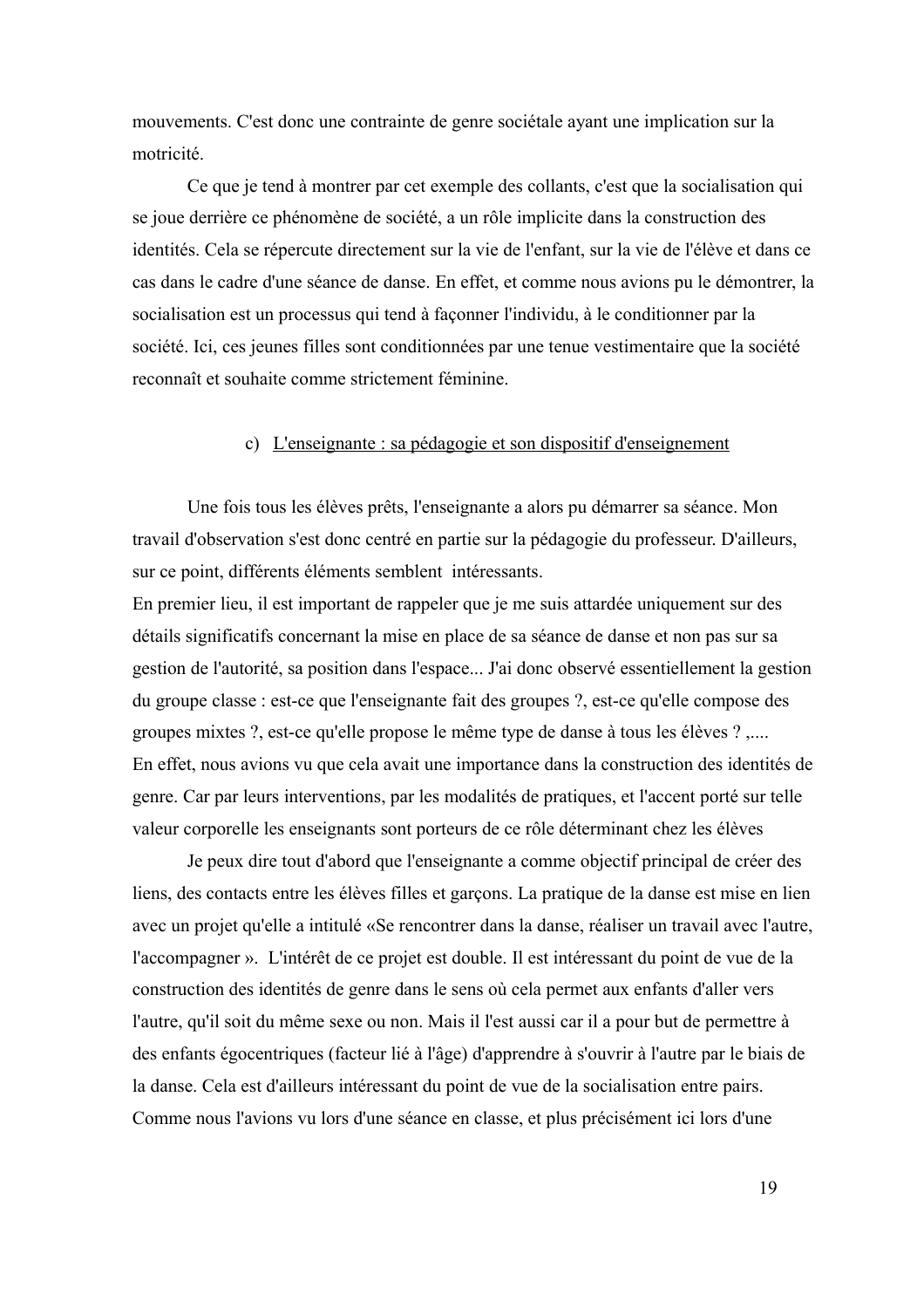séance de danse, les enfants reçoivent, en plus des simples interactions pédagogiques, de nombreuses informations sur les « comportements adéquats par le jeu des contacts avec les pairs ». Le fait de mélanger, de rassembler les élèves et de favoriser le contact est donc révélateur de l'objectif qu'a l'enseignante de rejeter les stéréotypes de genre.

J'ai également observé que dans le dispositif d'enseignement, afin de favoriser le mélange des élèves, l'enseignante a composé elle-même les groupes de danse. Toutefois il me semble important de préciser que pour le premier exercice les élèves ont pu composer leur groupe eux-mêmes. Cela fut intéressant car j'ai remarqué que spontanément les élèves ne se mélangeaient pas. Ainsi, il y a eu la répartition suivante : 5 groupes de filles, 2 groupes de garçons et seulement 2 groupes mixtes. Ce comportement me paraît révélateur, car il nous permet de comprendre qu'à cet âge les filles et les garçons écartent spontanément tout contact avec le sexe opposé. Ils se construisent et évoluent séparément.

En revanche, concernant les groupes formés par l'enseignante, on remarque qu'il y a eu une volonté d'avoir un panel de situations variées. Ainsi elle a composé les groupes suivants : trio féminin, quatuor masculin, duo mixte, quintette mixte (4 filles et 1 garçon), solo féminin et enfin le groupe classe ensemble. Nous analyserons plus précisément les conséquences de ce choix de groupe ultérieurement dans l'analyse.

Nous pouvons également penser que le fait de créer ces groupes mixtes est à la fois dans le but de créer des contacts, mais aussi pour limiter la création de différences. En effet, comme nous avons pu le voir lors de nos lectures, la danse est une activité qui porte naturellement une connotation féminine : Julhe et Mirousse (2011) « La danse, pris au sens large, est souvent envisagée comme un exemple typique d'activités de loisirs conduisant à l'inculcation précoce de normes corporelles propres au féminin ». Ainsi, les différences qui pourraient être créées semblent limitées. Cela dû également au fait que l'objectif est le même pour tous, tout comme les exercices. D'ailleurs on peut observer une inversion systématique des rôles, pour que chaque élève puisse réaliser l'exercice demandé. Ainsi, les activités mixtes et hétérogènes de l'enseignante permettent de réduire implicitement des inégalités forcément présentes du fait d'un parcours différent, d'une formation différente de l'individu. En effet, le jeune individu se forme via des modes de socialisation différentes et complémentaires, on parlera alors, comme nous avons pu le voir dans le cadre théorique de la socialisation sexuée familiale, de la socialisation scolaire et de la socialisation entre pairs.

20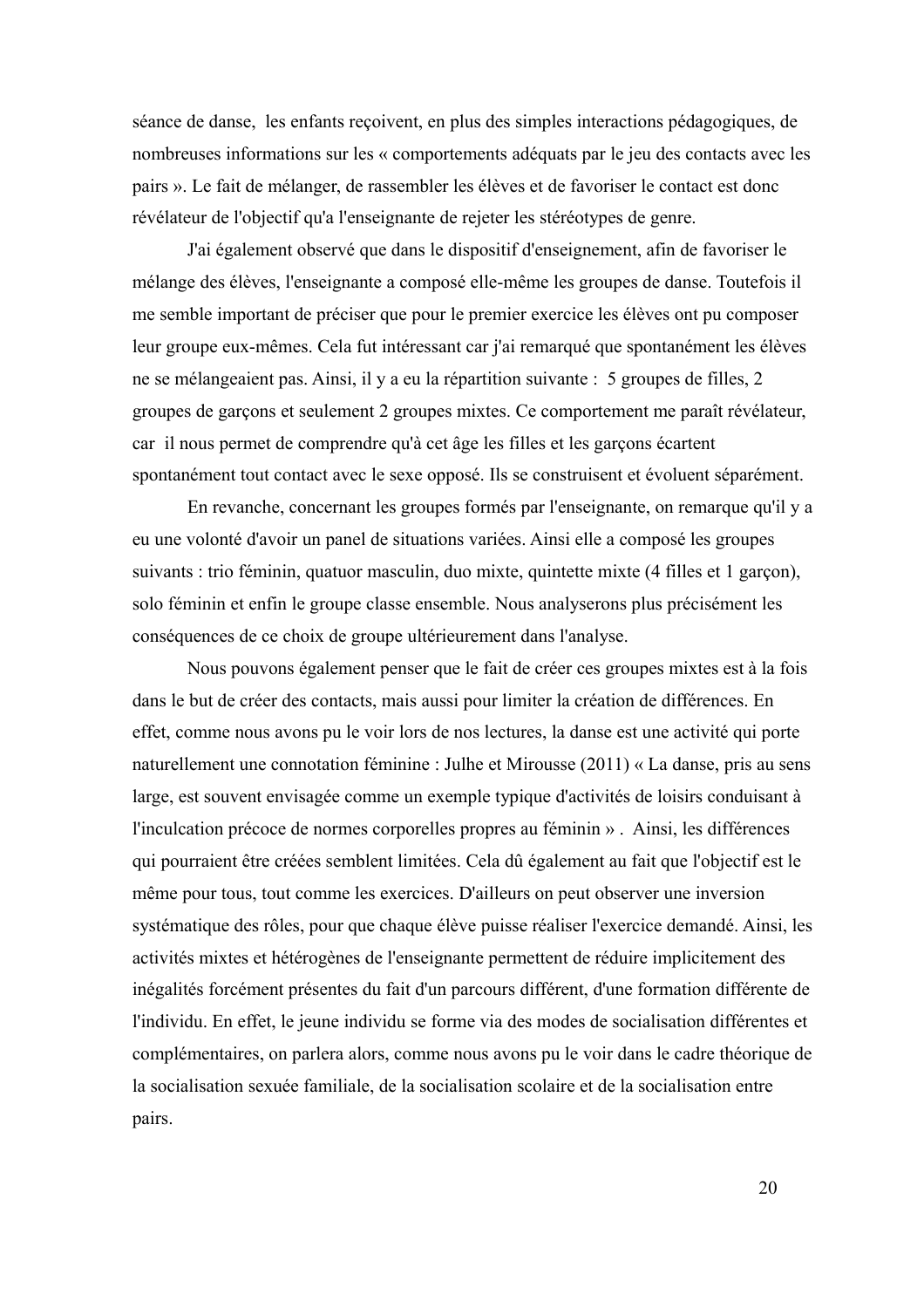#### d) Modalités de pratique

Je m'attarderai également sur les modalités de pratique de la danse. En effet, certaines lectures m'ont amenée à penser que selon le type de danse proposé, la construction de l'identité de genre peut être différente. Les remarques de Faure et Garcia allaient dans ce sens, elles avaient montré que certains professeurs avaient fait le choix d'introduire du Hip-Hop à l'école afin d'ouvrir le champ culturel et de favoriser l'adhésion de tous : que ce soit du point de vue social mais aussi du point de vue de la mixité. Les garçons préférant alors un type de danse moins stéréotypé féminin que pourrait l'être par exemple la danse classique. Il est vrai que les enfants ne ressentiront pas, par exemple, la même émotion s'ils doivent pratiquer du hip-hop ou de la danse classique.

C'est alors que le choix de cette enseignante semble intéressant car il ne rentre pas dans un cadre précis, dans une volonté de reproduction et d'acquisition des bases d'un type de danse en particulier. En effet, l'enseignante souhaite qu'ils se rencontrent dans la danse, mais une danse libre, crée par les élèves. C'est une danse improvisée qui va à l'encontre de gestes formalisés. En effet, dans le dispositif mis en place par l'enseignante, j'ai pu faire la remarque suivante : aucun type de danse n'est privilégié, d'ailleurs il n'y a pas de musique. Lors d'un petit entretien post-observation je lui ai demandé d'expliciter ce choix. Elle m'a confié ne pas vouloir imposer de style ou de type de danse afin de ne pas ancrer les élèves dans des stéréotypes mais plutôt de les laisser naturellement trouver leur voie. On s'éloigne alors de l'inculcation de normes corporelles propres au féminin ou au masculin et qui devrait permettre à priori d'observer des comportements plutôt neutres.

En dépit de ce support plutôt neutre et qui semble être le plus ouvert possible, j'ai tout de même observé des comportements assez stéréotypés pouvant être alors porteurs de différences et influant sur la construction des identités de genre

Dans ce contexte, les observations concernant les consignes ont pu être révélatrices de divers éléments. En effet, la consigne est intéressante voire primordiale si l'on veut comprendre le but de l'exercice et les effets que cela peut avoir sur la construction des identités de genre. Ainsi et par exemple, les effets seront différents selon que l'on demande aux élèves d'être « souple et gracieux » ou selon qu'on leur demande d'effectuer des pas « rapides et saccadés ».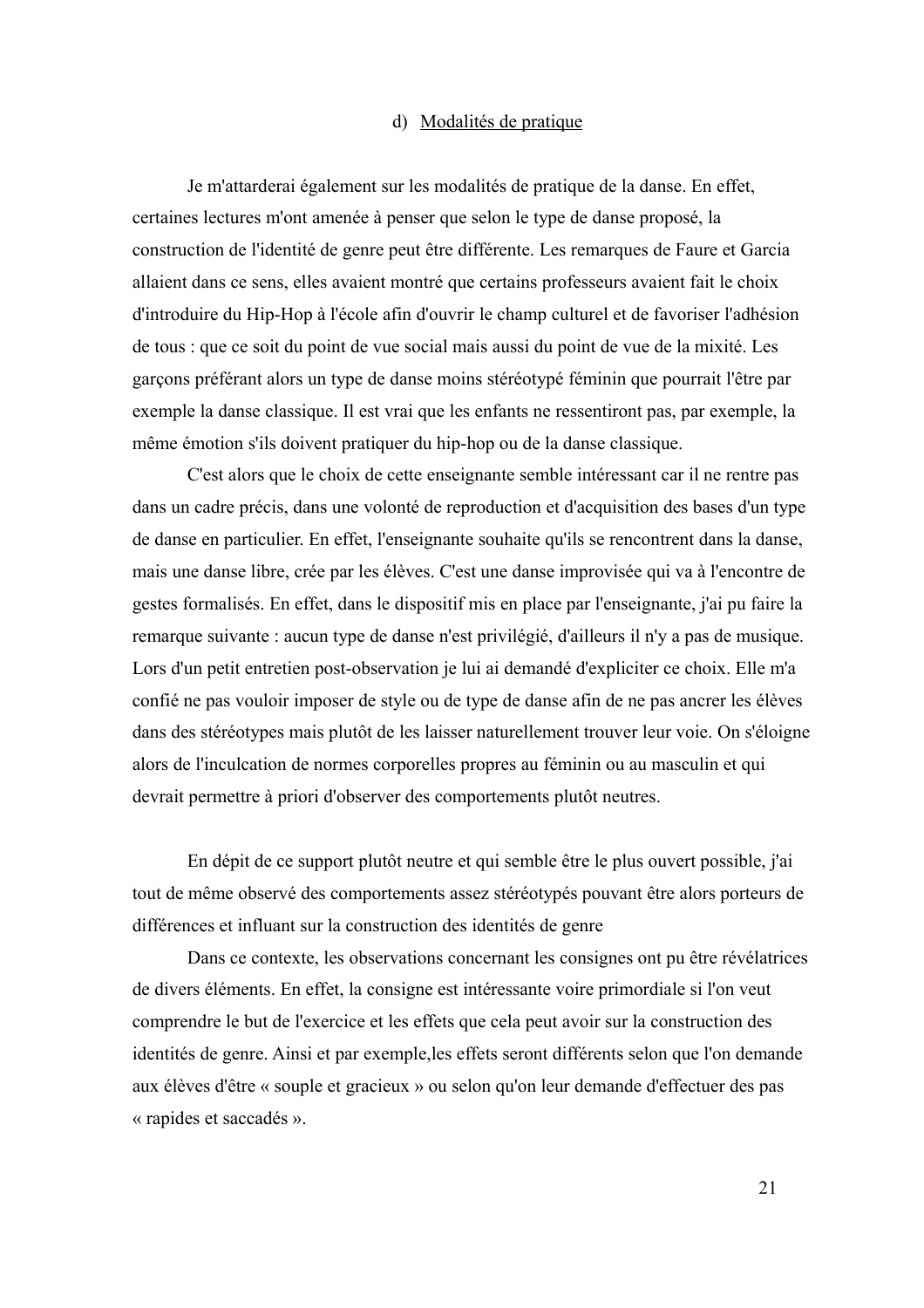Pour élaborer cette analyse je me suis appuyée sur une étude de Geneviève Cogérino, qui avait recensé les items présents dans les consignes de l'enseignant pour les catégoriser soit dans un cadre masculin ou dans un cadre féminin. J'ai repris les mêmes items à savoir : « rapide, fort, belliqueux, extérieur, abstrait, agressivité, sécurité, protection, grande mobilité, audace, goût du risque, désir de liberté, saccadé, contenir l'émotion, agir sur l'autre, imposer, ... » pour les items masculins, les termes « passif, lisse, mou, lent, faible, paisible, intérieur, concret, instabilité, émotivité, préhension fine, courtes, fluides, exprimer l'émotion » concernant l'aspect féminin et certains items neutres comme : « geste, corps, mouvement, entendre, musique, intention,... » ou sans hiérarchie : « lent et rapide, fort et faible, ... »

J'ai donc analysé les différents termes employés au cours de cette séance de danse afin de voir si cela pouvait influencer les élèves. Concernant les items masculins, j'ai remarqué tout d'abord qu'il n'y en pas eu pendant la séance. En revanche, quelques termes ont été employés lors de l'entretien post-observation. Ainsi, l'enseignante a utilisé certains items pour parler de l'activité des élèves (surtout pour les garçons) : « goût du risque » avec les figures, « cascades », la « mobilité », la « performance »

En revanche, elle a employé des items féminins au sein de la séance de danse, ces termes sont les suivants : « fluidité », « émotion », « souplesse »

Il est vrai que j'ai pu noter cette différence dans les comportements des élèves. Ils ne semblent pas ressentir la danse de la même manière. Cela a surtout été révélateur lorsque l'enseignante a composé volontairement des groupes.

Tout d'abord il y a eu un **trio féminin,** les filles tournent sur elle-même, roulent, utilisent le sol, effectuent des mouvements très lents. L'ensemble était gracieux et harmonieux. Ensuite, on a eu un **quatuor masculin**, les garçons ont effectué les mêmes mouvements que les filles à savoir : ils tournent sur eux-même, ils utilisent le sol. Toutefois, le point intéressant est qu'ils ont surtout créé des choses nouvelles, comme des équilibres, des pirouettes, ils courent, ils tombent, ils glissent, se placent en position d'équilibre sur une main et un pied. De manière générale, ils osent prendre des risques.

Ensuite il y a eu un **duo mixte**, ces deux élèves ont tourné en rond en prenant le même sens. J'ai observé dans le comportement de ces enfants qu'ils cherchaient à s'éviter, il y avait une absence de contact. Cependant, le **deuxième duo mixte** a réagi de manière totalement différente. Ces deux enfants se sont imités, ils ont réalisé les mêmes

 $22$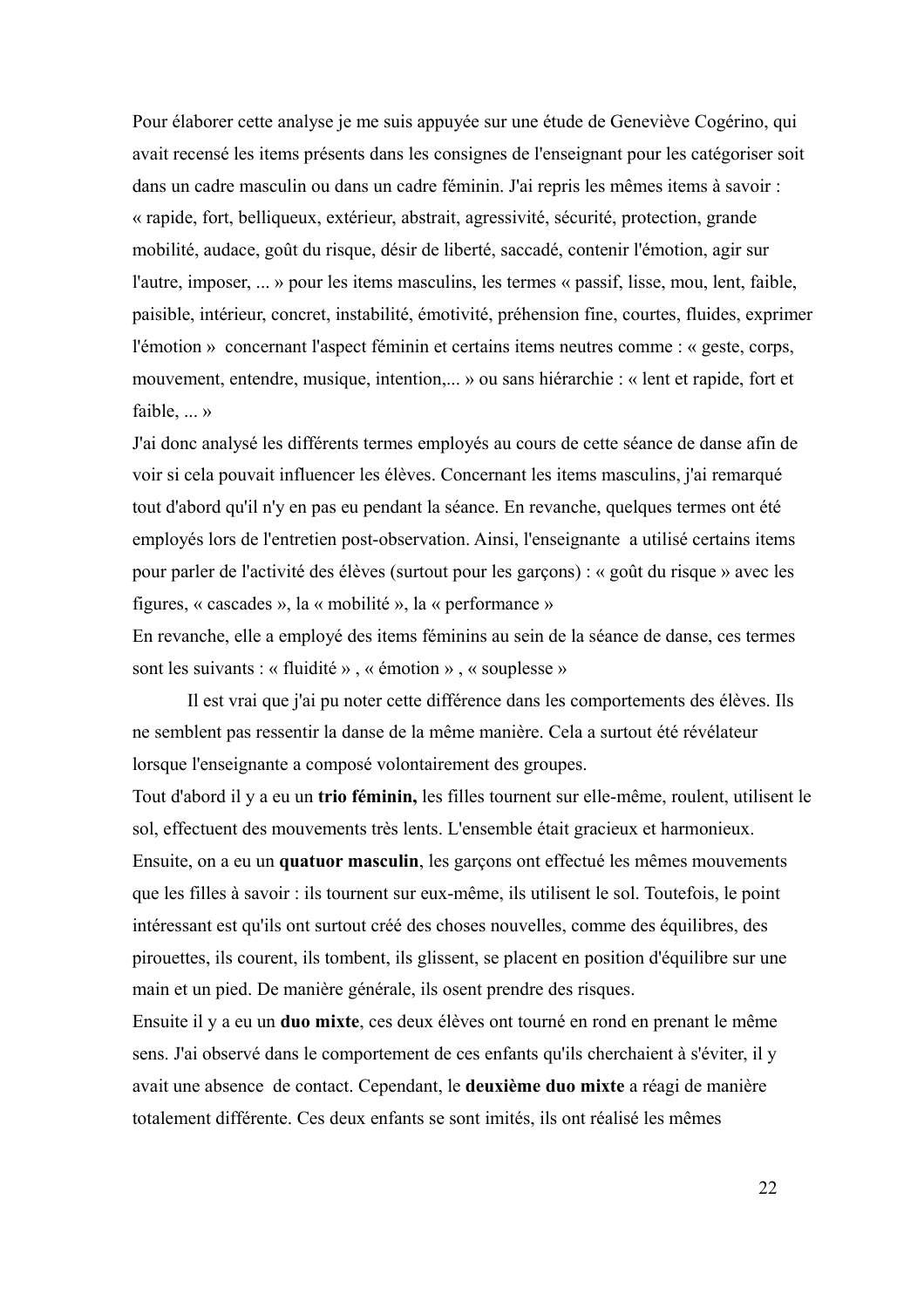mouvements. C'est le garçon qui a pris l'initiative de la création des mouvements, la fille a simplement imité. D'ailleurs l'enseignante a félicité ce duo « Bravo, vous vous êtes rencontrés dans la danse » C'est d'ailleurs sur ce dernier point que je vais revenir en cette fin d'analyse.

#### e) Les interactions

Lors de cette observation j'ai pris conscience de l'importance des interactions, surtout de celles entre le professeur et les élèves.

L'enseignante a sollicité ses élèves à de nombreuses reprises, elle les aidait en cas de difficulté, ou donnait un exemple. Les interactions concernaient aussi bien les filles que les garçons. L'enseignante cherchait surtout à encourager la beauté du mouvement, l'originalité ou le contact. D'ailleurs un garçon a réalisé un mouvement très féminin de style danse classique, il tournait en rond sur la pointe des pieds. L'enseignante l'a encouragé en lui disant « je vois de belles choses » Les élèves n'ont pas réagi à cette remarque, je n'ai pas relevé de moqueries, toutefois ils n'ont pas cherché non plus à l'imiter. Cette remarque est intéressant car Duru-Bellat M.  $(1995)$  nous dit que : « les conceptions personnelles des enseignants transparaissent au travers de leurs interactions pédagogiques avec les élèves ». Cela pourrait donc donner un indice aux élèves concernant ce que l'enseignant aime ou ce qu'elle pourrait attendre.

Concernant cette fois les interactions entre les élèves on pourra faire différentes remarques. S'agissant des interactions orales on peut dire qu'il n'y en presque pas eu. En effet, les élèves avaient pour consigne principale de faire le silence, le silence était obligatoire afin de favoriser la concentration et le ressenti de ses émotions. En revanche, il y a eu des interactions corporelles par le biais du contact créé lors des différents exercices : garde une main sur le corps de ton camarade pendant qu'il danse, ...

Concernant les attitudes des élèves, j'ai pu remarquer une certaine rivalité chez les filles. Ce n'est que mon impression personnelle, mais j'avais le sentiment qu'elles voulaient aller vers la beauté des gestes et faire mieux que leurs camarades. Tandis que les garçons étaient plus dans une optique de création de mouvements nouveaux ou d'application de mouvements déjà vus.

 $23$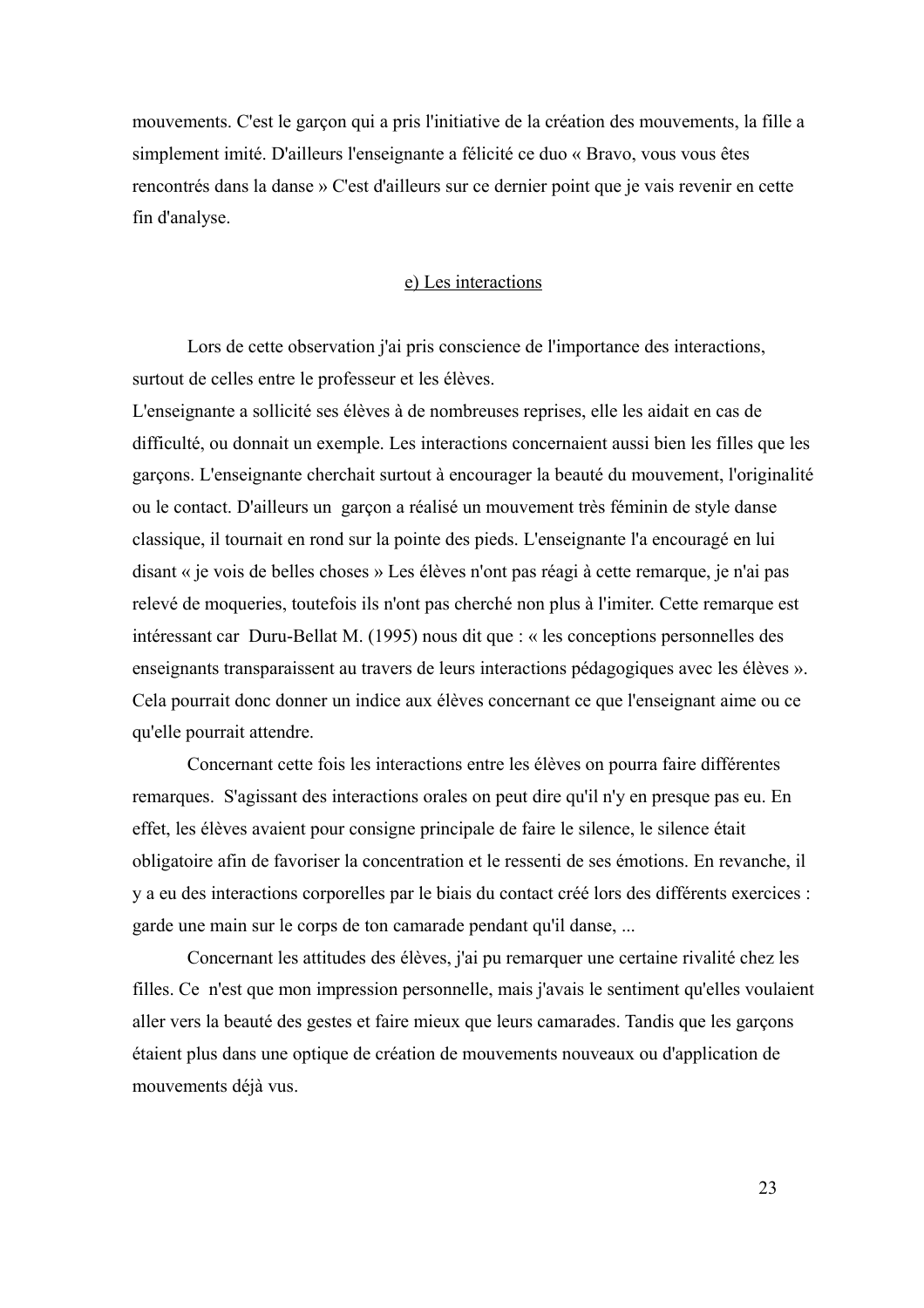En conclusion de cette observation, on pourra retenir que dans cette séance ce n'est pas le support qui a influencé les stéréotypes. Cependant il ne les a pas évité. Ainsi, on peut donc dire que je n'ai pas observé d'inculcation précoce des identités sexuées mais davantage des implications, des effets sexués. Ces effets représentent des comportements différents qui sont sexués et différenciés du point de vue du genre, car les élèves ne s'approprient pas le support, l'espace et la discipline de la même façon en fonction de leur sexe.

### **V) Réflexions personnelles**

#### <u>a) Point de vue pédagogique</u>

Puisque dans tout ce dispositif, rien ne semblait véritablement sexiste, ou en tout cas ne produisant pas directement d'inculcation de genre, il serait utile d'en retirer les points importants. Ces points pourront alors être pris en compte dans un point de vue pédagogique, mais aussi dans une perspective de carrière dans l'enseignement.

La première chose qui me semble évidente et importante c'est d'avoir conscience de l'existence des différences. Cette différence est inévitable, personne n'est identique, chacun se construit différemment, en fonction de son expérience, de son entourage, ... Cela fait d'ailleurs référence aux différentes socialisations que nous avons pu évoquer. La socialisation familiale, scolaire ou sociétale pousse l'individu à se construire et à prendre un chemin qui sera forcément différent de celui que vont prendre ses pairs. Étre au fait de l'existence de ces différences c'est mieux les appréhender, mieux les gérer quand nous devrons y faire face. Cela ne concerne pas que le domaine du sport, mais également les autres domaines d'apprentissages que nous pouvons trouver à l'école primaire.

Ainsi, cela m'a permis de prendre également conscience de la nécessité de mettre en place un dispositif permettant soit de limiter les différences soit d'y remédier. Comme ce fut le cas lors de la séance observée, l'enseignante a géré l'hétérogénéité et les différences en composant elle-même des groupes et en favorisant ainsi le mélange, la mixité et le contact entre pairs.

Un autre point a également retenu mon attention, ce point me semble être en lien avec mon avenir professionnel. En effet, l'enseignante, à la fois lors de l'observation mais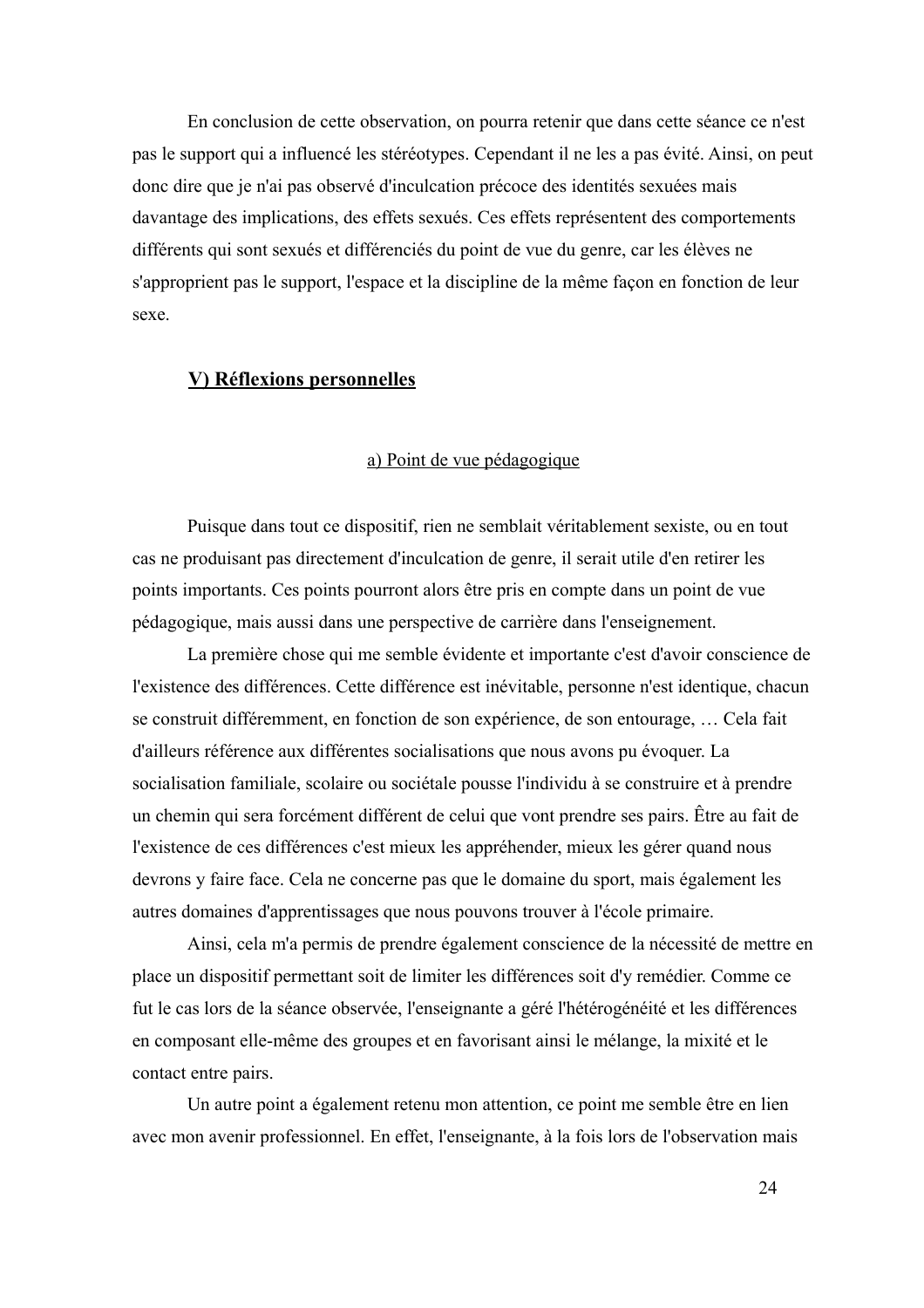aussi durant l'entretien post-observation, a insisté sur le fait d'éviter le plus possible d'inculquer des stéréotypes. En effet, les enfants sont confrontés quotidiennement à des stéréotypes de genre : à la télévision, dans leur famille. Il faut que l'école permette aux élèves de trouver leur voie, et de concevoir des opinions qui leurs sont propres. Cela est à la fois réutilisable dans le domaine du sport comme dans les autres domaines ou disciplines de l'école primaire. Il faut favoriser le contact entre les élèves et des champs d'apprentissages ouverts et neutres. C'est d'ailleurs l'une des compétences d'un professeur des écoles, agir en tant que fonctionnaire de l'état de façon éthique et responsable, en étant neutre et en ne divulguant pas d'opinions.

#### b) Perspective de poursuite

Comme j'ai pu le dire auparavant, il serait nécessaire de poursuivre cette recherche en multipliant les observations mais également en élargissant le champ d'actions. L'entretien est l'un de mes choix, une technique de recueil de données que je souhaiterais effectuer et mettre en place dans une perspective de poursuite de cette recherche. Dans le but de préparer la mise en place de mon enquête future, j'ai déjà pu élaborer un guide d'entretien.

J'ai choisi d'organiser ce guide d'entretien en plusieurs items. Chaque item est en lien avec mes différentes hypothèses de départ. Ainsi, je compte aborder des questions relatives à la socialisation familiale du professeur, à ses pratiques sociales de référence, mais aussi à sa pédagogie.

Mon premier item concerne le parcours sportif personnel du professeur. Ces questions me permettront tout d'abord de placer mon interlocuteur dans un climat de confiance, de le mettre à l'aise, puis de connaître son avis concernant les sports de manière générale en me ciblant progressivement sur la danse.

Mon second item se centre davantage sur la socialisation familiale du professeur. Ces questions ont été, pour ma part, les plus complexes à élaborer. En effet, je voulais qu'elles soient subtiles pour que l'enseignant n'ait pas de « soupçons » quant à la nature des données que je souhaite recueillir. Ce que je veux connaître avant tout, c'est la place du sport dans sa famille mais surtout de la danse. Savoir si l'enseignant a grandi dans un contexte familial dans lequel certains sports étaient connotés sexuellement et notamment la danse. Je vais essayer de construire mon propos en me ciblant sur la personne, sur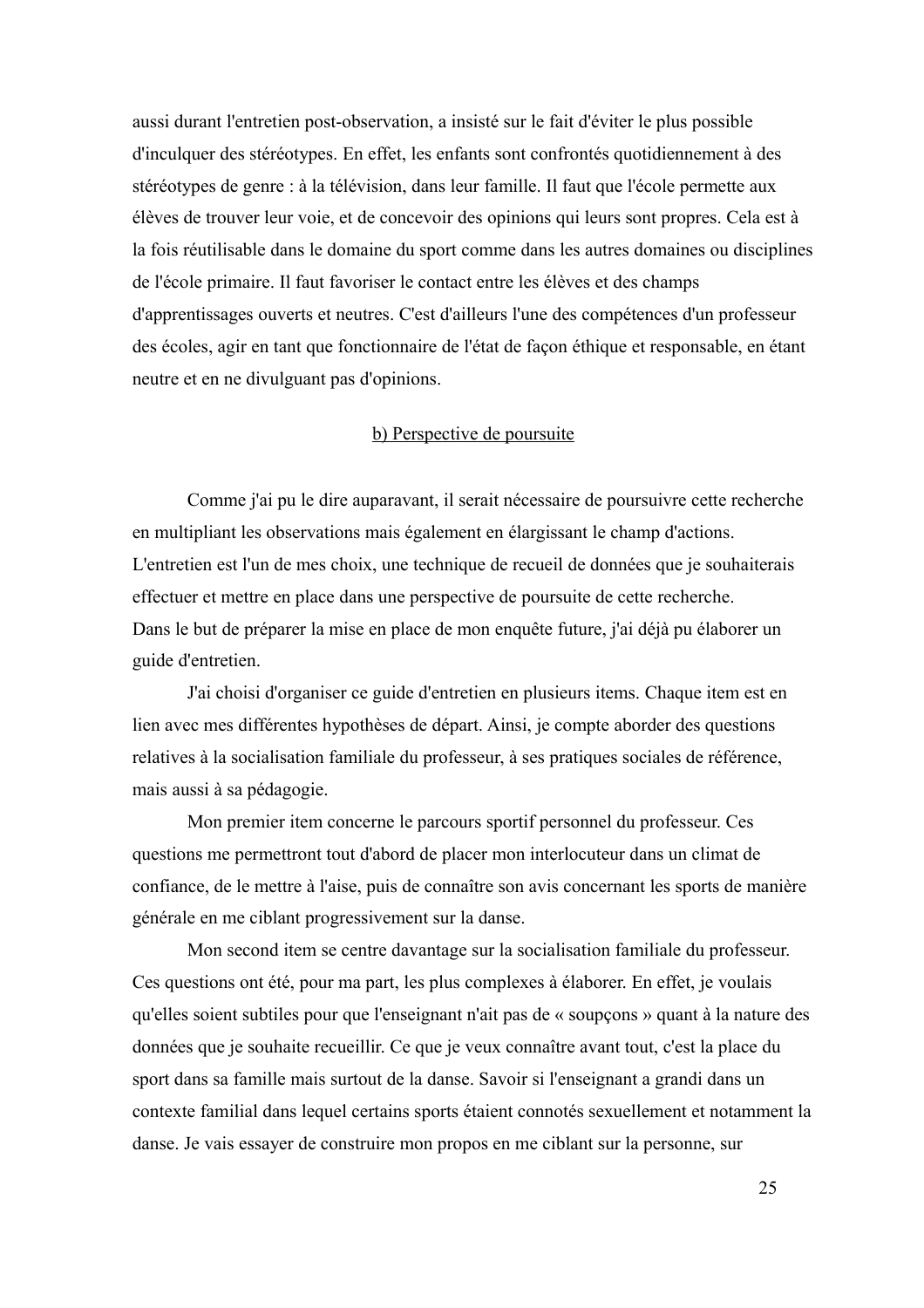l'enseignant, pour élargir progressivement mon propos vers sa famille.

Mon troisième item concerne le parcours sportif scolaire du professeur. J'ai choisi de le placer à cet endroit afin de faire un lien plutôt naturel avec « l'enfance » de l'enseignant que nous aurons pu évoquer ,via la socialisation familiale. Je souhaite alors recueillir des informations relatives à ce qui a pu marquer l'enseignant sur l'enseignement de l'EPS et de la danse (ou non) quand il n'était encore qu'un élève. C'est à dire lorsqu'il n'avait pas encore d'avis pédagogiques, sans les idéologies éducatives qu'il peut avoir en étant devenu enseignant.

Enfin mon dernier item concerne plus concrètement la pédagogie du professeur. Je souhaite alors connaître sa conception pédagogique de certaines APSA et notamment celle de la danse. Essayer de comprendre de quelle manière il conçoit l'enseignement de la danse, quelle modalité il a choisi de mettre en place, quelle est la place de l'activité danse au sein de la programmation, comment il gère l'hétérogénéité et la mixité dans la pratique de la danse, ...

De manière générale, j'ai essayé de mettre un ordre logique dans mes propos. Pour moi, cela rend l'exercice un peu plus facile dans le sens où ça me permettrais de ne pas oublier de points importants, et de structurer l'entretien.

Il faudra également que j'essaye d'être souple dans mon questionnement, que je laisse l'enseignant intervenir spontanément même s'il ne cadre plus avec mes questions. Le laisser parler sans « cadre » pourrait aussi être intéressant et me donner des occasions de relancer certains sujets, ou également d'explorer des horizons auxquels je n'avais pas pensé.

Je pense que l'observation peut être un complément intéressant de l'entretien. En effet associer les actes à la parole peut être enrichissant. Par l'entretien je me centre essentiellement sur l'enseignant et sa conception.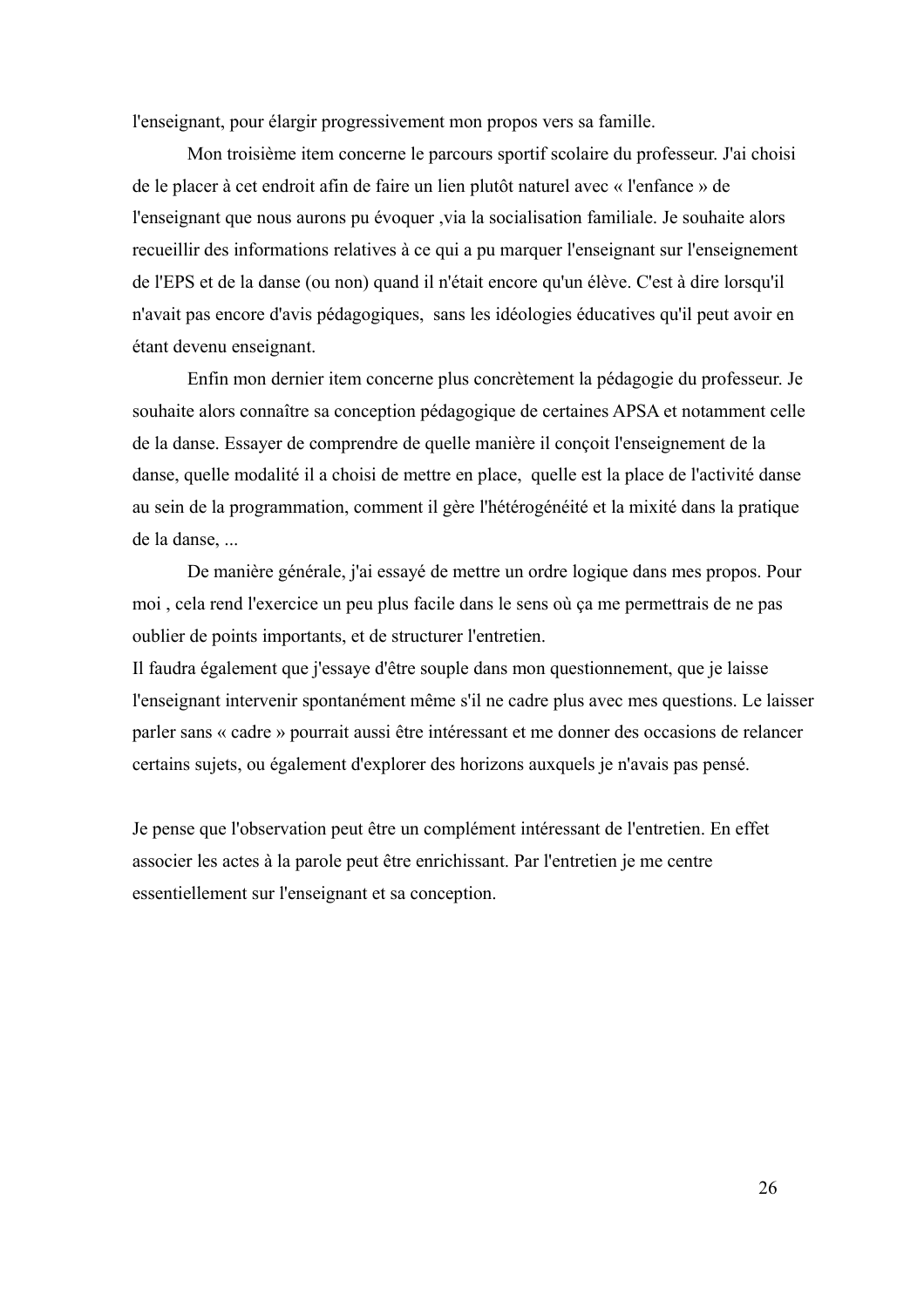## V) Conclusion

L'objet de cette recherche était donc de s'interroger sur les facteurs qui interviennent dans la construction sociale des identités de genre en EPS à travers l'activité danse

Après avoir expliqué ce choix d'orientation de notre objet d'étude, nous avons pu observer que certaines APSA et notamment la danse, pouvaient influencer la construction de genre des élèves de l'école primaire

L'idée était alors de voir quels facteurs sociaux étaient à même de causer ces différences et cette influence. Par le biais des lectures et de notre observation, on a pu remarquer que la construction des identités de genre des élèves de primaire, était dû à de nombreux facteurs, à différentes variables, à la fois différents mais surtout complémentaires entre eux.

L'observation en classe a donc permis de répondre à certaines de nos hypothèses. Tout d'abord, l'enseignant a un rôle à jouer dans la mise en œuvre de son enseignement, via ses interactions, sa pédagogie, le choix du type de danse pratiqué .... Et même si sa pratique tend à éviter une démarche sexiste, ce sont alors les différentes socialisations et les interactions des élèves qui entrent en jeu. Ainsi chaque APSA tend à influencer la construction de genre des élèves. Concernant maintenant la danse, il est vrai qu'elle semble en générer davantage. Dans le sens où elle requiert une implication du corps très forte. Chaque élève doit ressentir la danse via une incorporation personnelle qui lui est propre, ressentir des émotions particulières, ...

Enfin, même si ce mémoire n'a qu'un caractère d'initiation et un caractère exploratoire, je pense qu'il pourrait être utile de le poursuivre. A la fois car il permet de soulever des éléments pédagogiques intéressants. Mais aussi car dans une perspective de poursuite, plusieurs démarches pourraient être mises en place afin d'étoffer nos résultats et de répondre de manière plus concrète et plus aboutie à notre hypothèse de départ. Tout d'abord nous pourrions diversifier les observations dans des milieux variés, avec des classes de différents niveaux, avec une pratique de danse différente. Puis, dans un second temps, nous pourrions introduire des entretiens afin d'insister sur le rôle qu'a le professeur des écoles dans la construction de gendre de ses élèves et surtout dans le cas de la danse à l'école primaire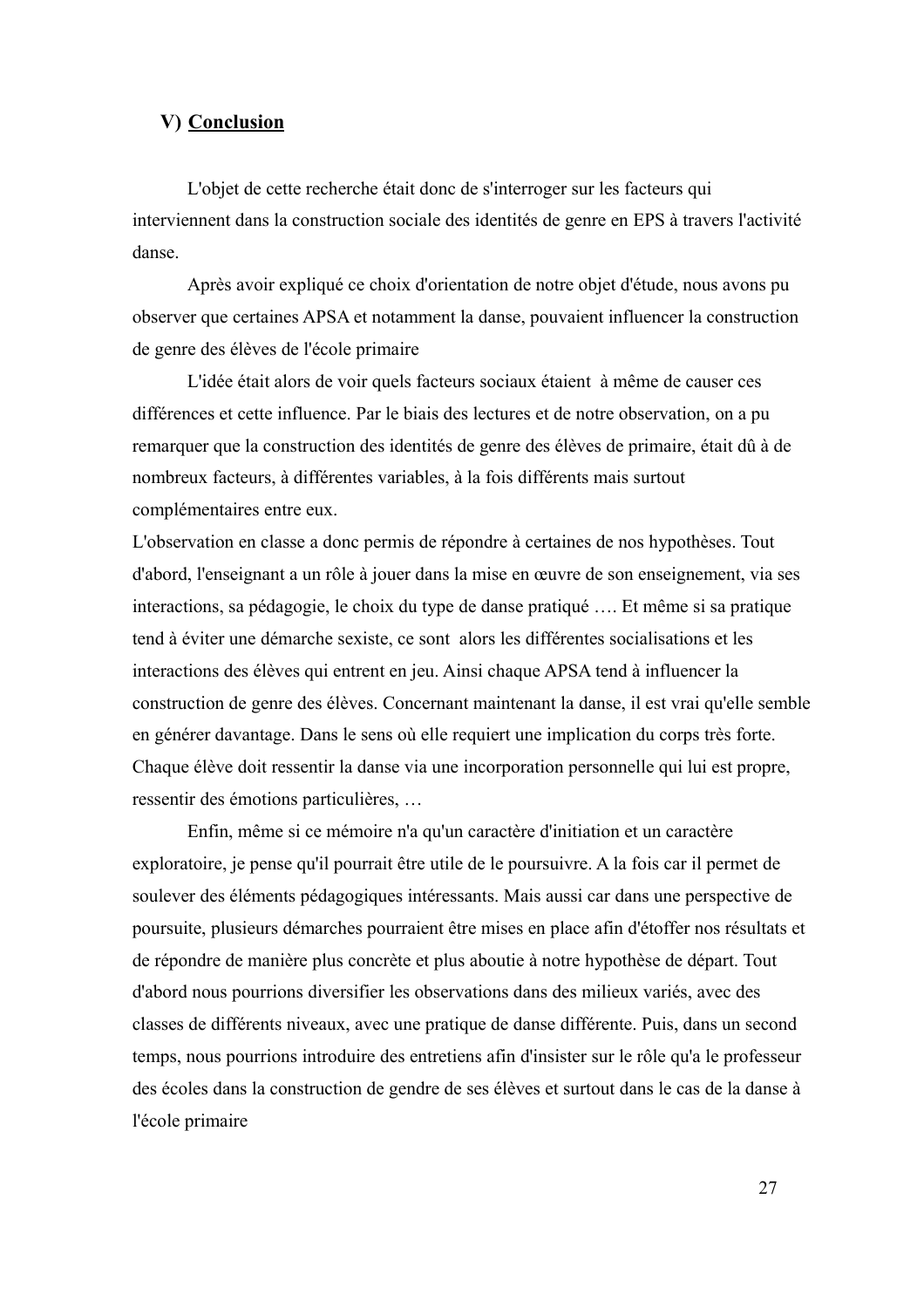#### VI) **Annexes**

# Annexe  $n^{\circ}$ 1 = Grille d'observation

# a) Observations générales

|                               | Observations                                                    |
|-------------------------------|-----------------------------------------------------------------|
| Est-ce un enseignant ou une   | Une enseignante                                                 |
| enseignante?                  |                                                                 |
| Nombre de garçons             | 6                                                               |
| Nombre de filles              | 12                                                              |
| Y a-t-il de la musique ? Si   | Il n'y avait pas de musique lors de la séance observée.         |
| oui, de quel type ?           | Cependant la PE a dit qu'il lui arrivait d'en utiliser de temps |
|                               | en temps. Toutefois elle précise que dans ce cas, la            |
|                               | consigne est de danser avec la musique et non sur la            |
|                               | musique. Par exemple elle met en place des exercices            |
|                               | demandant d'écouter dans un premier temps la musique,           |
|                               | puis dans un deuxième temps de danser avec le souvenir de       |
|                               | cette musique, la sensation qu'elle a apporté,                  |
| Les enfants ont-ils une tenue | Il n'y a pas de tenue mais les enfants doivent danser pieds     |
| ou un accessoire en           | nus. D'ailleurs les filles étaient en difficulté car à cette    |
| particulier?                  | période de l'année beaucoup d'entre elles portaient des         |
|                               | collants. Elles n'étaient donc pas vraiment dans les mêmes      |
|                               | conditions que les garçons (collants : filles glissent plus     |
|                               | facilement, moins d'appui fixe)                                 |
| Espace : limité ou non?       | L'espace n'est pas limité, toutefois la salle est divisée en    |
|                               | deux parties :                                                  |
|                               | - coin danseur                                                  |
|                               | - coin spectateur, observateur                                  |
| Utilisation d'un matériel ?   | Les enfants n'utilisent pas d'objets (en tout cas pas pour      |
|                               | cette séance car la PE a déjà demandé aux élèves de danser      |
|                               | avec des bancs ou des chaises)                                  |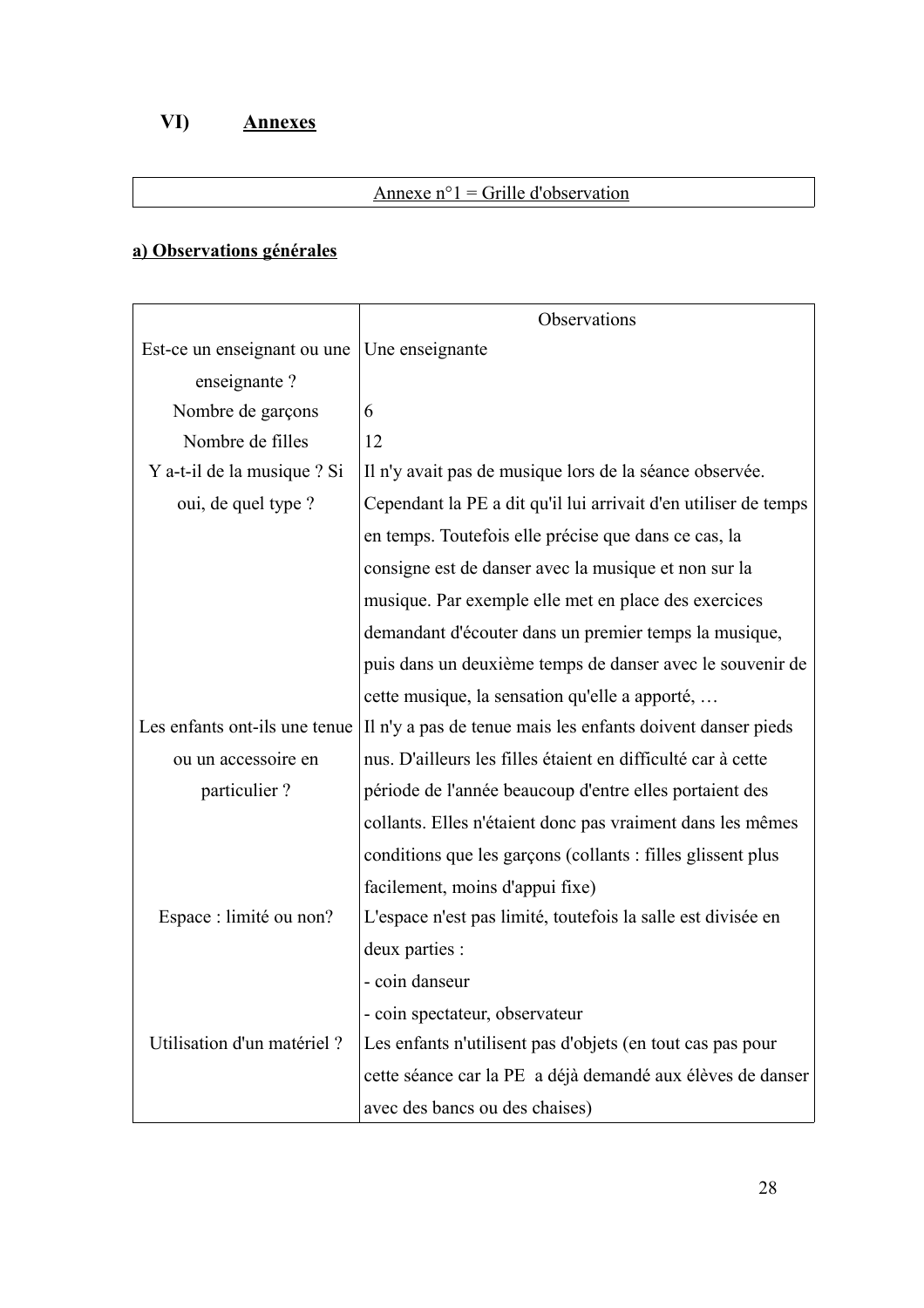| Quels sont les<br>objectifs de la<br>situation proposée?<br>Comment les<br>objectifs sont-ils<br>présentés ? | Se rencontrer dans la danse, réaliser un travail avec l'autre,<br>l'accompagner<br>L'intérêt est de permettre à des enfants égocentriques (facteur liée à<br>l'âge) d'apprendre à s'ouvrir à l'autre par le biais de la danse.<br>Cet objectif est présenté via la passation de consignes où le PE<br>insiste sur le rapport à l'autre, le contact qu'il faut créer avec son<br>camarade. Mais cela passe aussi par une illustration, la PE montre<br>aux élèves la démarche à suivre, elle donne un exemple |
|--------------------------------------------------------------------------------------------------------------|--------------------------------------------------------------------------------------------------------------------------------------------------------------------------------------------------------------------------------------------------------------------------------------------------------------------------------------------------------------------------------------------------------------------------------------------------------------------------------------------------------------|
|                                                                                                              |                                                                                                                                                                                                                                                                                                                                                                                                                                                                                                              |
|                                                                                                              |                                                                                                                                                                                                                                                                                                                                                                                                                                                                                                              |
|                                                                                                              |                                                                                                                                                                                                                                                                                                                                                                                                                                                                                                              |
|                                                                                                              |                                                                                                                                                                                                                                                                                                                                                                                                                                                                                                              |
|                                                                                                              |                                                                                                                                                                                                                                                                                                                                                                                                                                                                                                              |
|                                                                                                              |                                                                                                                                                                                                                                                                                                                                                                                                                                                                                                              |
|                                                                                                              |                                                                                                                                                                                                                                                                                                                                                                                                                                                                                                              |
|                                                                                                              |                                                                                                                                                                                                                                                                                                                                                                                                                                                                                                              |
| Quelles conceptions                                                                                          |                                                                                                                                                                                                                                                                                                                                                                                                                                                                                                              |
| implicites,                                                                                                  |                                                                                                                                                                                                                                                                                                                                                                                                                                                                                                              |
| l'enseignant a-t-il de                                                                                       |                                                                                                                                                                                                                                                                                                                                                                                                                                                                                                              |
| sa situation de                                                                                              |                                                                                                                                                                                                                                                                                                                                                                                                                                                                                                              |
| danse ?                                                                                                      |                                                                                                                                                                                                                                                                                                                                                                                                                                                                                                              |
| Est-ce que                                                                                                   | L'enseignante mélange les élèves. Mais pour la première activité,                                                                                                                                                                                                                                                                                                                                                                                                                                            |
| l'enseignant mélange                                                                                         | les élèves sont libres de se mettre avec les élèves de leur choix. On                                                                                                                                                                                                                                                                                                                                                                                                                                        |
| les élèves ? Ou fait-il                                                                                      | remarque alors que spontanément, les élèves ne se mélangent pas                                                                                                                                                                                                                                                                                                                                                                                                                                              |
| des groupes ? Si oui                                                                                         | Répartition est la suivante : groupe filles : 5 / groupe garçons : 2 /                                                                                                                                                                                                                                                                                                                                                                                                                                       |
| de quel type ?                                                                                               | groupe mixtes : 2                                                                                                                                                                                                                                                                                                                                                                                                                                                                                            |
| Comment                                                                                                      | Lien avec l'apprentissage lié aux semaines précédentes.                                                                                                                                                                                                                                                                                                                                                                                                                                                      |
| l'enseignant présente-                                                                                       | Lien avec d'autres séances : Parallèle avec l'histoire des arts et la                                                                                                                                                                                                                                                                                                                                                                                                                                        |
| t-il la séance de                                                                                            | création d'un cahier de danse dans lequel les enfants y insèrent des                                                                                                                                                                                                                                                                                                                                                                                                                                         |
| danse ? Lien avec                                                                                            | photos, des dessins, leur représentation de la danse en pâte à                                                                                                                                                                                                                                                                                                                                                                                                                                               |
| d'autres séances ?                                                                                           | modeler. On pratique également le photo langage                                                                                                                                                                                                                                                                                                                                                                                                                                                              |
| Est-ce que                                                                                                   | Oui. Il y a d'ailleurs une inversion systématique des rôles, pour que                                                                                                                                                                                                                                                                                                                                                                                                                                        |
| l'enseignant propose                                                                                         | chaque élève puisse réaliser l'exercice demandé                                                                                                                                                                                                                                                                                                                                                                                                                                                              |
| le même exercice                                                                                             |                                                                                                                                                                                                                                                                                                                                                                                                                                                                                                              |
| pour tous les élèves ?                                                                                       |                                                                                                                                                                                                                                                                                                                                                                                                                                                                                                              |
| Est-ce que<br>Oui                                                                                            |                                                                                                                                                                                                                                                                                                                                                                                                                                                                                                              |
| l'enseignant donne le                                                                                        |                                                                                                                                                                                                                                                                                                                                                                                                                                                                                                              |

# b) Concernant la pédagogie du professeur je vais devoir observer :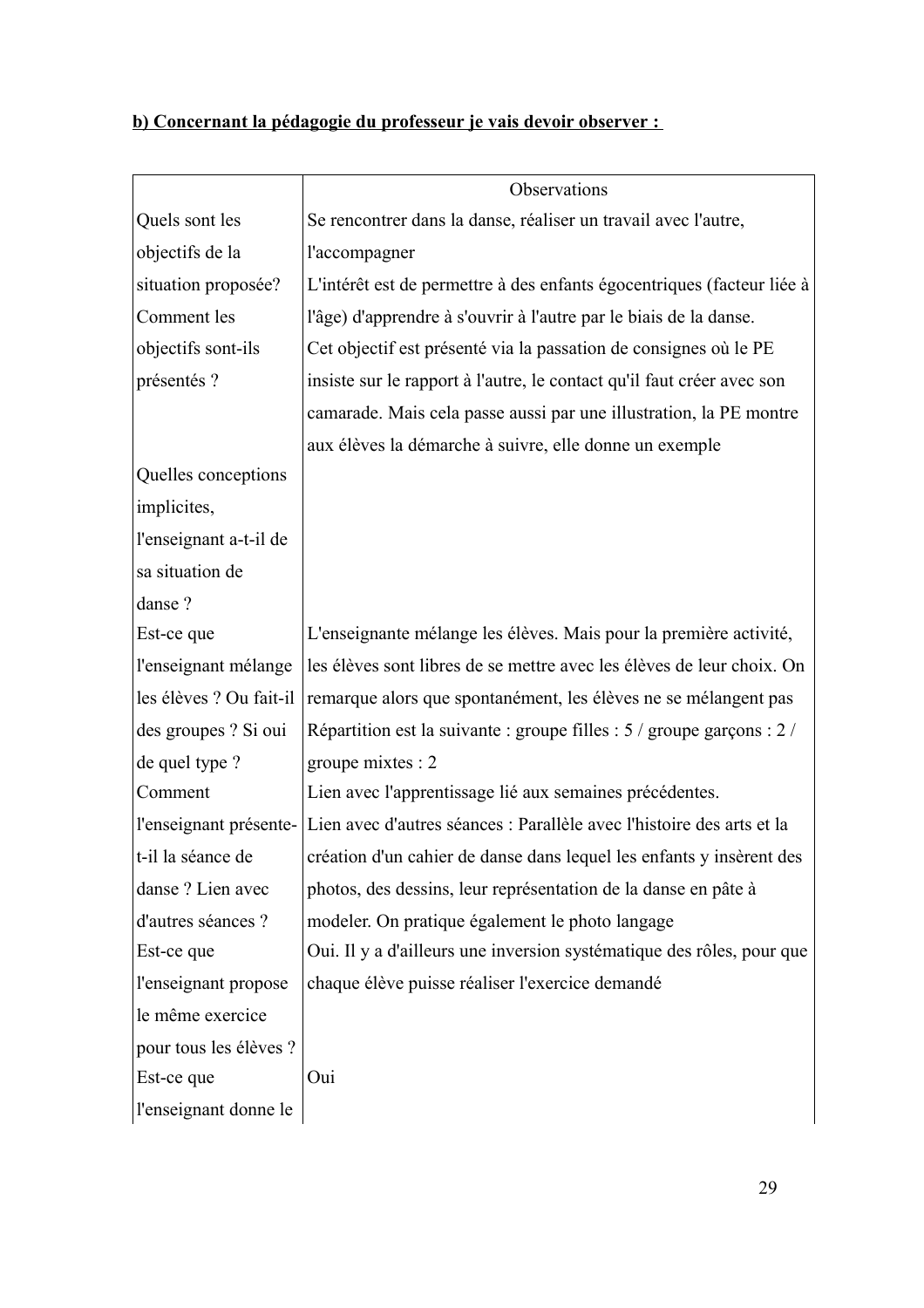| même objectif à                 |                                                                            |
|---------------------------------|----------------------------------------------------------------------------|
| tous ? Est-ce qu'il a           |                                                                            |
| les mêmes critères              |                                                                            |
| d'évaluation ?                  |                                                                            |
| Quelles solutions               | Donne un modèle, on montre l'exemple, et il y a beaucoup de                |
| propose-t-il aux                | sollicitations                                                             |
| élèves en difficulté ?          |                                                                            |
| (type de remédiation            |                                                                            |
| différenciation, )              |                                                                            |
| L'enseignant                    | Nombre d'interactions avec les filles :                                    |
| s'adresse-t-il plus aux $\vert$ | Nombre d'interactions avec les garçons :                                   |
| garçons ou aux                  | Observations:                                                              |
| filles ?                        |                                                                            |
| L'enseignant                    |                                                                            |
| s'adresse-t-il de la            |                                                                            |
| même façon aux                  |                                                                            |
| filles qu'aux                   |                                                                            |
| garçons?                        |                                                                            |
| L'enseignant fait-il            |                                                                            |
| des remarques                   |                                                                            |
| particulières ? Si oui          |                                                                            |
| à qui davantage et              |                                                                            |
| pourquoi?                       |                                                                            |
| L'enseignant                    | Oui, elle donne des indications, des possibilités de mouvement,            |
| conseille-t-il les              | elle illustre et montre ce qu'il faut faire si le résultat n'est pas assez |
| élèves ?                        | original ou si l'exercice n'est pas vraiment compris                       |
| L'enseignant                    | Oui, par exemple : « Je vois de belles choses »                            |
| encourage-t-il les              |                                                                            |
| élèves ?                        |                                                                            |

# c) Concernant les modalités de pratique de la danse je vais devoir observer :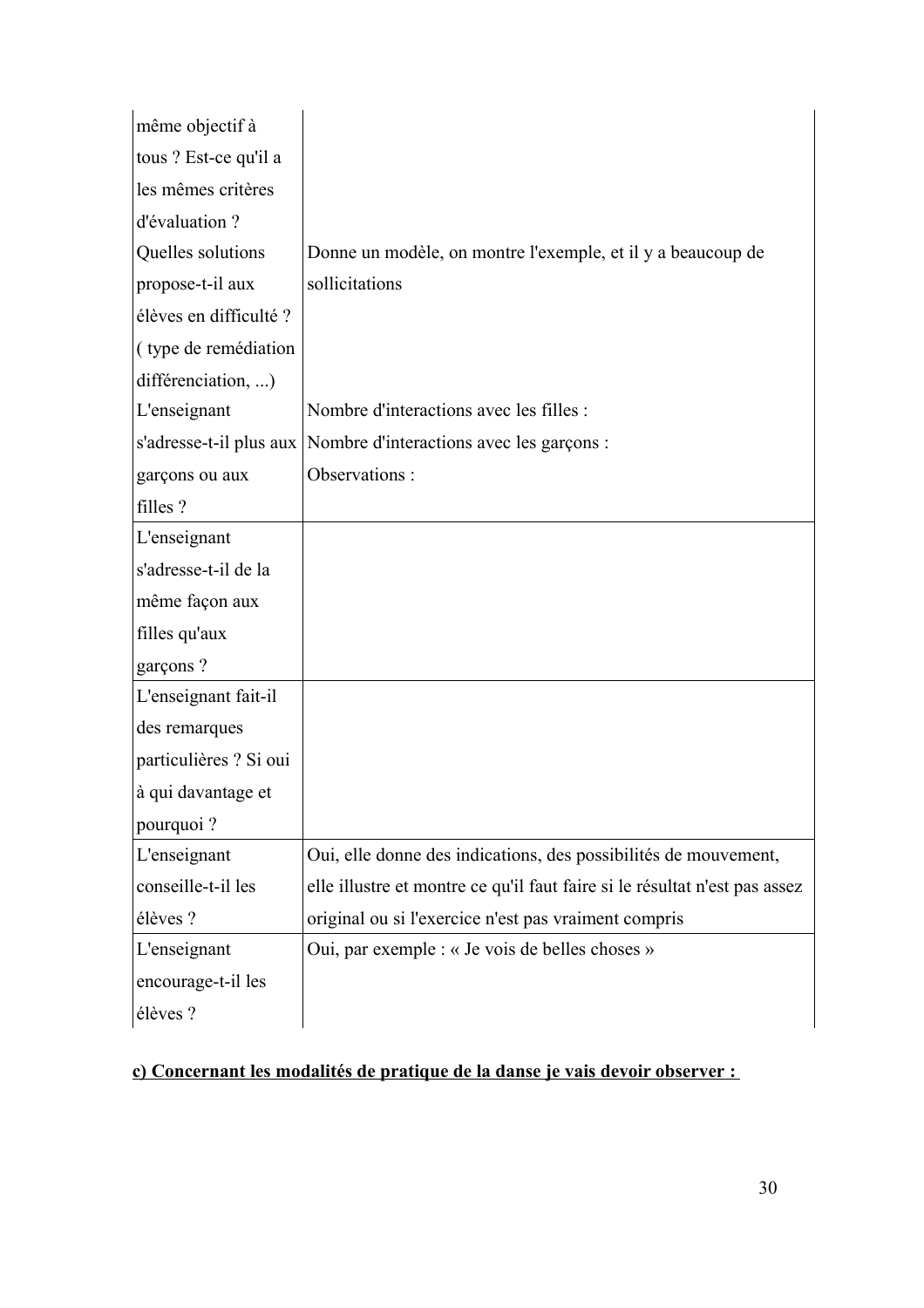# $\bullet$  la répartition des connotations<sup>1</sup>:

|                         | Oui (indiquer le | Non (indiquer le | Impressions /           |
|-------------------------|------------------|------------------|-------------------------|
|                         | nombre)          | nombre)          | interprétations         |
| Items masculins :       |                  |                  | Il n'y en pas eu        |
| « rapide, fort,         |                  |                  | pendant la séance       |
| belliqueux, extérieur,  |                  |                  | mais lors d'un          |
| abstrait, agressivité,  |                  |                  | entretien réalisé suite |
| sécurité, protection,   |                  |                  | à l'observation, la PE  |
| grande mobilité,        |                  |                  | a utilisé certains      |
| audace, goût du         |                  |                  | items pour parler de    |
| risque, désir de        |                  |                  | l'activité de certains  |
| liberté, saccadé,       |                  |                  | élèves (surtout pour    |
| contenir l'émotion,     |                  |                  | les garçons) : goût du  |
| agir sur l'autre,       |                  |                  | risque avec les         |
| imposer, $\dots$ »      |                  |                  | figures, cascades, la   |
|                         |                  |                  | mobilité, la            |
|                         |                  |                  | performance             |
| Items féminins :        | lent             |                  | Idem avec les           |
| « passif, lisse, mou,   |                  |                  | termes : fluidité,      |
| lent, faible, paisible, |                  |                  | émotions, souplesse     |
| intérieur, concret,     |                  |                  | Utilisation du terme    |
| instabilité, émotivité, |                  |                  | compétition pour        |
| préhension fine         |                  |                  | parler des filles       |
| courtes, fluides,       |                  |                  |                         |
| exprimer l'émotion      |                  |                  |                         |
| Items neutres :         |                  |                  | Geste, corps,           |
| « geste, corps,         |                  |                  | mouvement, contact,     |
| mouvement,              |                  |                  | toucher                 |
| entendre, musique,      |                  |                  |                         |
| intention, » ou sans    |                  |                  |                         |

<span id="page-31-0"></span><sup>1</sup> Filles et garçons en EPS, Geneviève Cogérino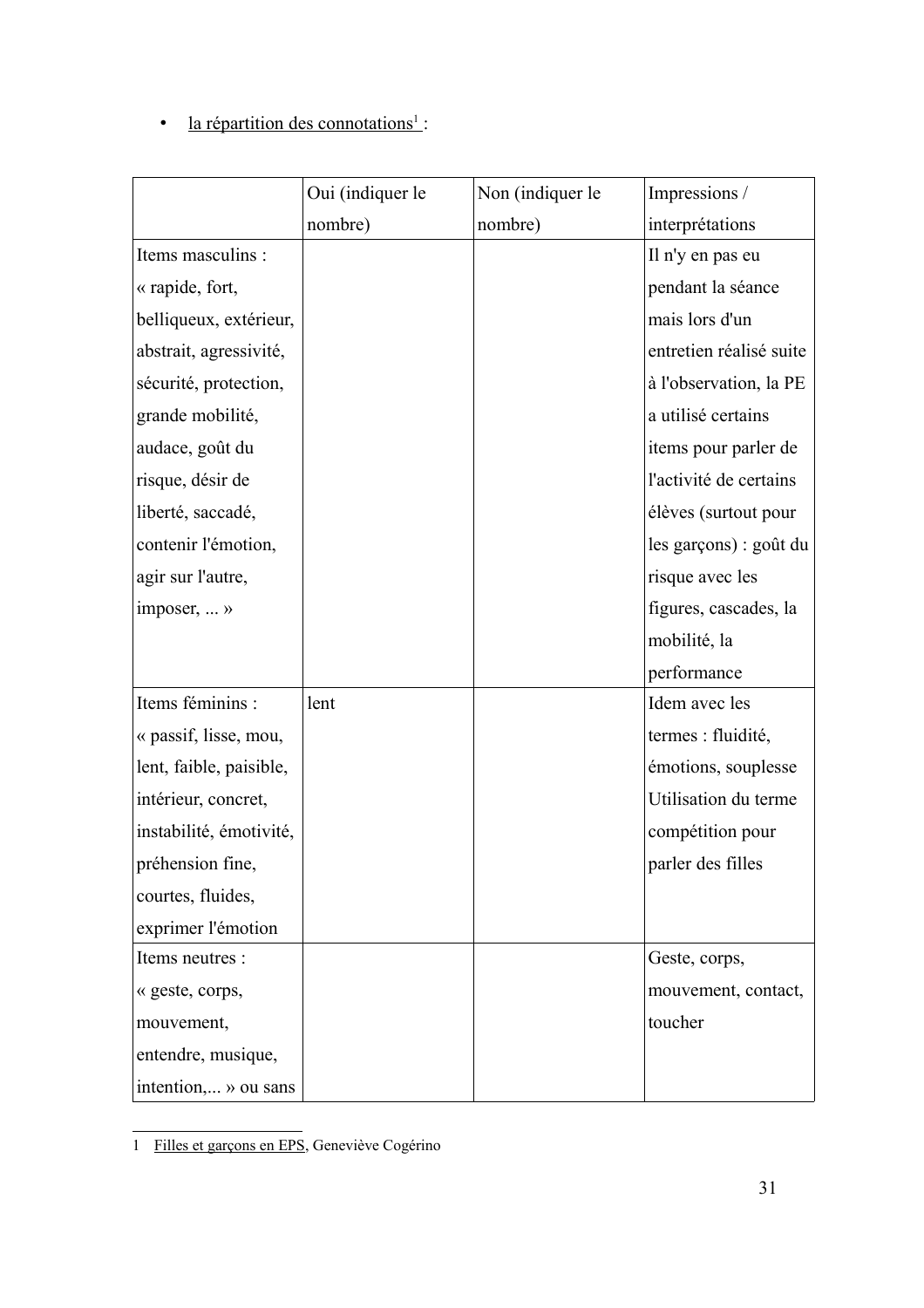| hiérarchie : « lent et      |  |  |
|-----------------------------|--|--|
| rapide, fort et             |  |  |
| faible, $\dots \rightarrow$ |  |  |

· La logique interne de l'activité : modalités, ...

|                               | Observations                                               |
|-------------------------------|------------------------------------------------------------|
| L'enseignant mélange          | L'enseignante n'impose pas de genre. Pour elle, imposer un |
| différents genres?            | genre serait faire entrer les élèves dans des stéréotypes  |
|                               | (alors que les élèves selon elle, sont suffisamment        |
|                               | imprégnés de stéréotypes via la TV). Elle laisse           |
|                               | volontairement les élèves, chercher leur chemin            |
| L'enseignant ne propose       | Non, il y a une liberté, on les laisse s'exprimer          |
| qu'un type de danse ?         |                                                            |
| L'enseignant propose de la    | Il y de tout                                               |
| danse individuelle, en duo    | Contact : oui, via le processus d'accompagnement et de     |
| ou en groupe ? Contact ou     | rencontre dans la danse                                    |
| non?                          |                                                            |
| Quel est le but de son        | Imagination et surtout le ressenti : le but est de sentir  |
| activité danse (imaginaire,   | l'autre, l'écouter par la danse : attention, toucher,      |
| émotion, synchronisation )    |                                                            |
| Répétition de gestes ?        | Non, uniquement des propositions de mouvements.            |
| Est-ce que les élèves doivent | Création de mouvements, ils peuvent bouger et danser de    |
| présenter leur danse, ou      | manière libre ou avec l'autre. La PE donne des indications |
| reproduire une chorégraphie   | (jouer avec le sol, créer un contact avec l'autre, suivre  |
| ou créer des                  | l'autre avec sa main, )                                    |
| mouvements ?,                 |                                                            |

# d) Concernant les activités des élèves je vais devoir observer :

· Relations entre les élèves et relation entre les élèves et l'activité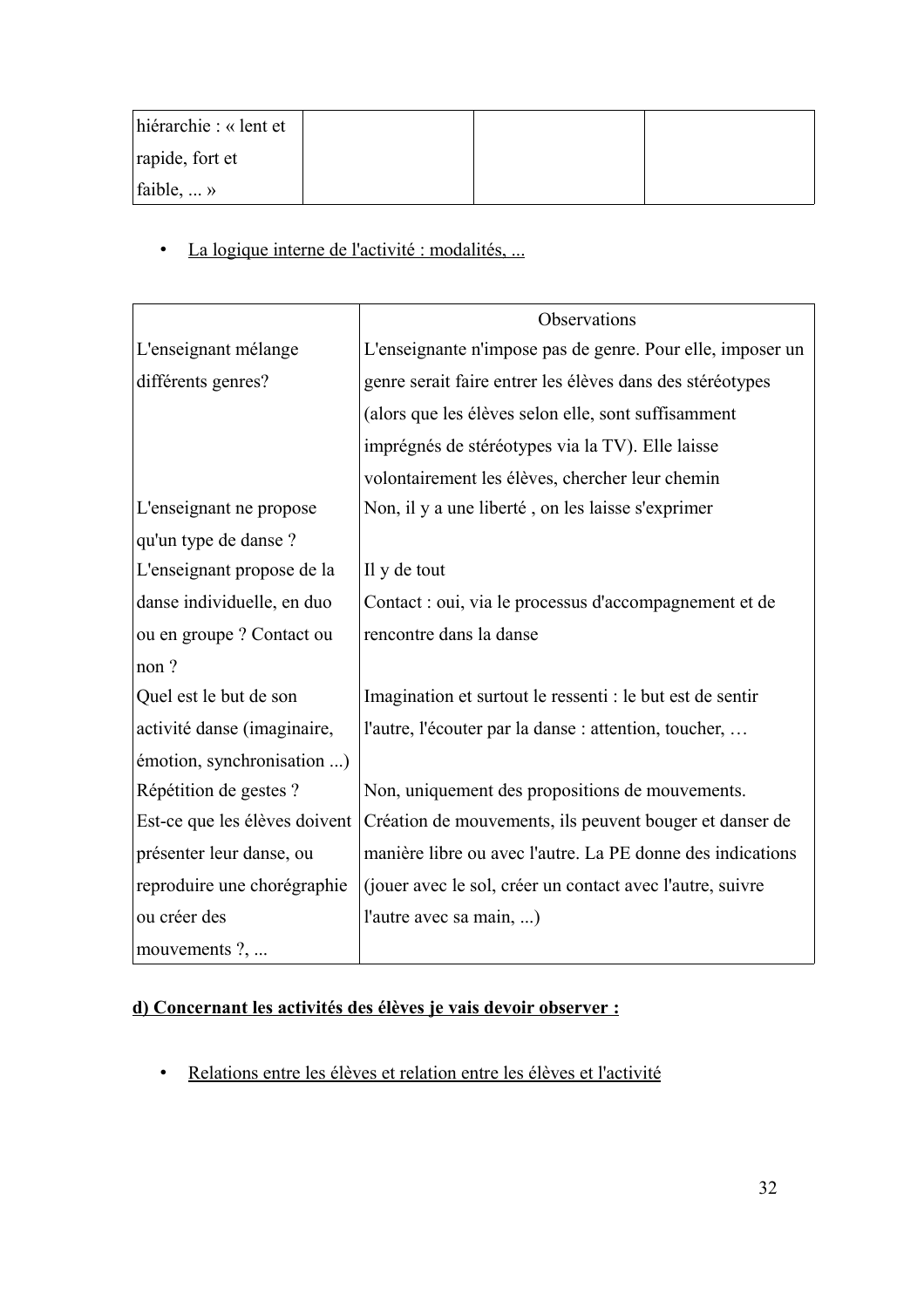|                                 | Observations                                                    |
|---------------------------------|-----------------------------------------------------------------|
| Est-ce que les filles se        | Pas vraiment, car l'une des consignes de travail est de         |
| parlent entre elles ?           | travaille en silence !! il faut écouter l'autre avec son corps. |
|                                 | D'ailleurs la consigne est respecté, les élèves évoluent et     |
|                                 | dansent dans une ambiance calme et apaisante                    |
| Est-ce que les garçons se       | Idem                                                            |
| parlent entre eux ?             |                                                                 |
| Quel est le comportement        | Pas vraiment de moqueries, il ne vont pas spontanément          |
| des garçons envers les          | vers elles pour la danse                                        |
| filles ?                        |                                                                 |
| Quel est le comportement        | Idem                                                            |
| des filles envers les           |                                                                 |
| garçons?                        |                                                                 |
| Comment réagissent les          |                                                                 |
| filles à l'annonce de           |                                                                 |
| l'activité ? (enthousiasme,     |                                                                 |
| mécontentement, )               |                                                                 |
| Comment réagissent les          |                                                                 |
| garçons à l'annonce de          |                                                                 |
| l'activité ?(enthousiasme,      |                                                                 |
| mécontentement, )               |                                                                 |
| Quel est le comportement        |                                                                 |
| des filles entre elles ?        |                                                                 |
| Quel est le comportement        |                                                                 |
| des garçons entre eux ?         |                                                                 |
| Y a-t-il échanges de paroles    | Non                                                             |
| entre les garçons et les        |                                                                 |
| filles?                         |                                                                 |
| Y a-t-il entraide ou rivalité   | Rivalité pour les filles, c'est mon impression personnelle.     |
| entre les garçons et les        | J'ai ressenti que les filles voulaient aller vers la beauté des |
| filles ? Entre les filles entre | gestes et faire mieux que les camarades. Alors que les          |
| elles ? Et entre les garçons    | garçons sont plus dans une optique de création de               |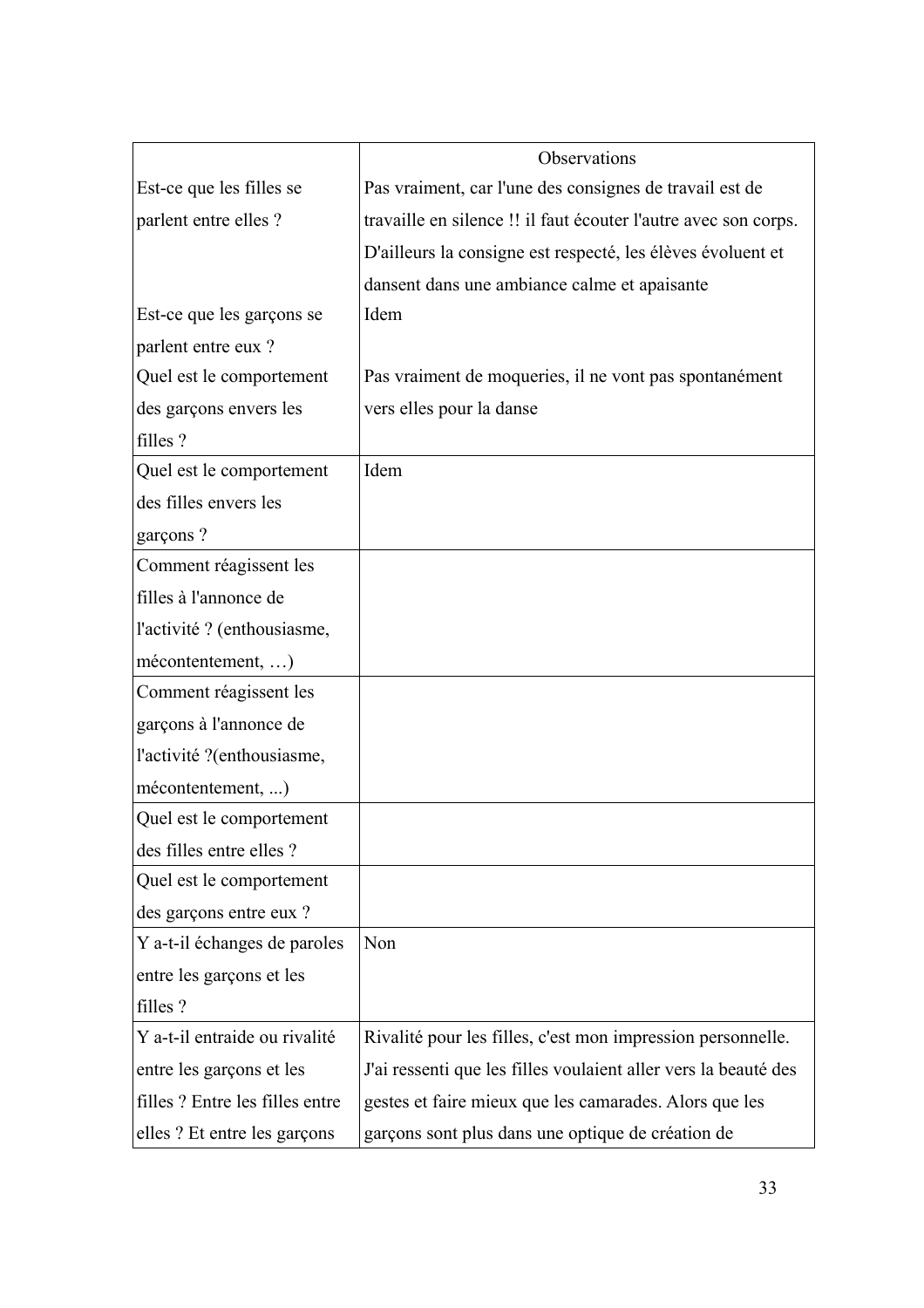| entre eux ?                      | mouvements nouveaux ou d'application de mouvements           |
|----------------------------------|--------------------------------------------------------------|
| Y a-t-il des moqueries ? Si      | Non, au contraire il y a beaucoup de respect, d'attention et |
| $\alpha$ oui de qui ou de quoi ? | d'écoute y compris lorsque les élèves observent les          |
|                                  | camarades                                                    |

# Annexe  $n^{\circ}2$  = Guide d'entretien

# Questions générales (approche)

- Depuis quand êtes-vous professeur des écoles ?  $\bullet$
- Quand avez-vous souhaité devenir professeur des écoles ? Et pourquoi ?  $\bullet$
- Quel parcours avez-vous suivi?
- Quel domaine préférez-vous enseigner ?

## Questions relatives au parcours sportif personnel :

- Aimez-vous le sport ?
- Avez-vous une pratique sportive préférée ?
- De manière générale, quelle place occupent les activités physiques et sportives dans votre vie ?
- Faites-vous du sport ? Si oui, à quelle fréquence ?
- A quel niveau pratiquez-vous cette activité?
- Si non, en avez-vous fait auparavant ? de quel sport s'agissait-il ?
- Si oui, pourquoi ? Par plaisir, compétition, pour se défouler, pour entretenir son  $\bullet$  . corps, pour faire plaisir aux parents, ...
- Quel sport préférez-vous ?
- Aimez-vous les sports artistiques ?
- Que pensez-vous de la danse ? En avez-vous déjà pratiqué ? Si oui à quel titre : occasionnel, en club ?
- · Etes-vous déjà allée voir un spectacle de danse ?

### **Questions concernant la socialisation familiale:**

A quel âge avez-vous commencé à faire du sport ?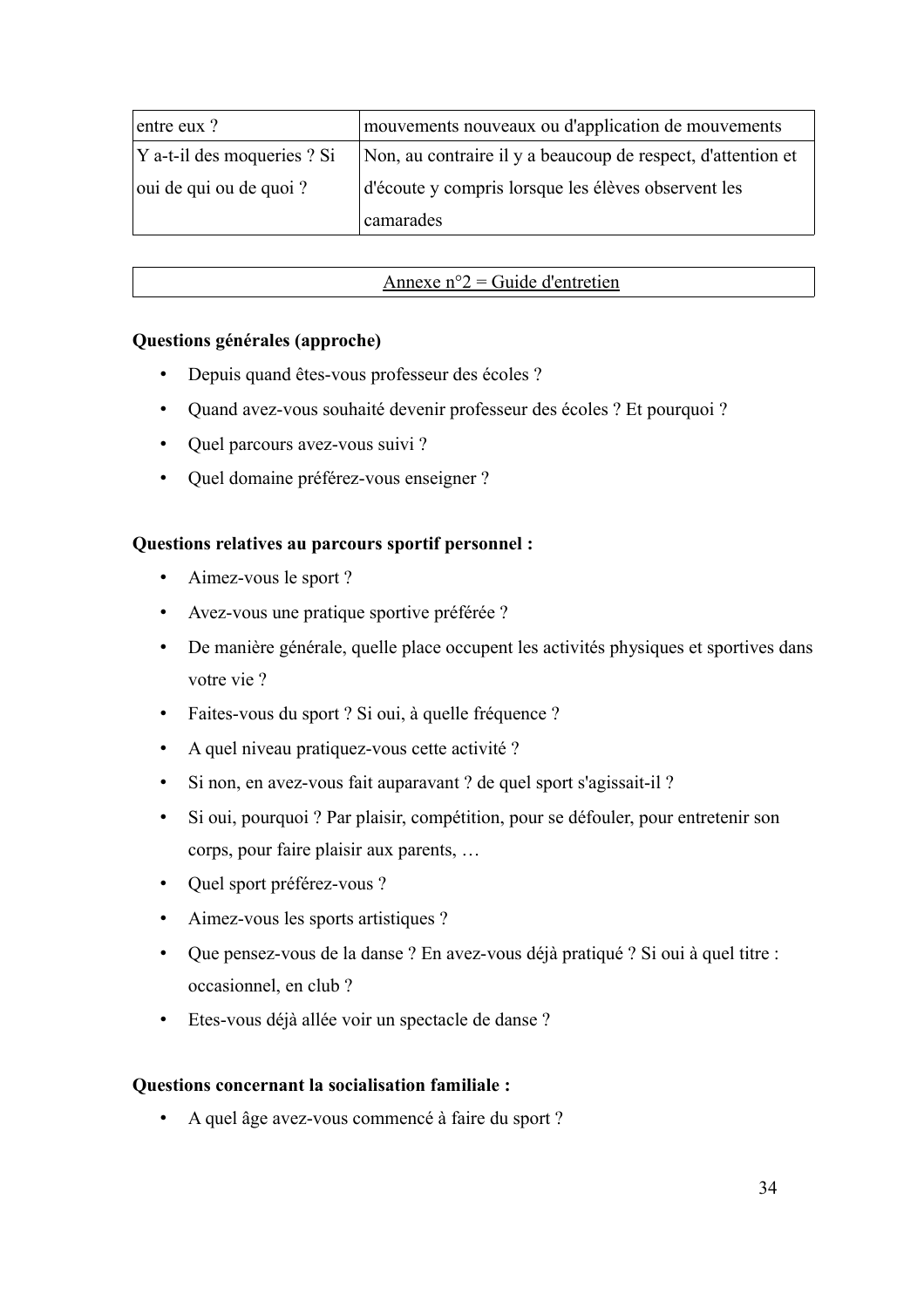- Comment s'est construit votre goût pour cette activité ?
- · Est-ce qu'un membre de votre famille pratique le même sport ?
- · De manière générale, est-ce que les membres de votre famille aiment le sport ? Vous encouragent-ils dans votre activité ?
- · Est-ce que, parmi les membres de votre famille, une personne pratique une activité danse ?

# **Questions sur le parcours sportif à l'école du professeur:**

- · Durant votre scolarité, comment avez-vous vécu les cours d'éducation physique et sportive?
- Avez-vous eu des activités danse en EPS ? Quel souvenir en gardez-vous ?
- · Si oui quel type de danse était pratiqué ?
- · Est-ce que c'est l'enseignant lui même qui faisait le cours de danse ou est-ce qu'il s'agissait d'un intervenant ?
- · Des choses vous ont-elles marquées sur l'intérêt ou la difficulté de mettre en œuvre cette activité ?
- · Quel était le rapport entre les élèves durant cette activité danse ?
- · Est-ce que les garçons pratiquaient aussi l'activité danse ? Si non pourquoi ? Et que faisaient-ils?

# **Questions relatives à la pédagogie du professeur :**

- · Et vous maintenant, dans votre expérience professionnelle, quelle importance donnez-vous à l'enseignant des activités physiques et sportives ?
- · Avez-vous un intervenant pour les cours d'EPS ? En avez-vous déjà eu un ?
- · Avez-vous des préférences dans les différentes APSA ?
- · Quelle importance revêt pour vous la danse comme support d'enseignement et pourquoi ?
- · Quelle place occupe la danse dans votre programmation ? Quelle fréquence ?
- Quel type de danse mettez-vous en place dans vos cours ?
- · Qu'est-ce que vous observez chez les élèves, est-ce une activité qu'ils apprécient ? Est-ce pareil pour les filles et les garçons ?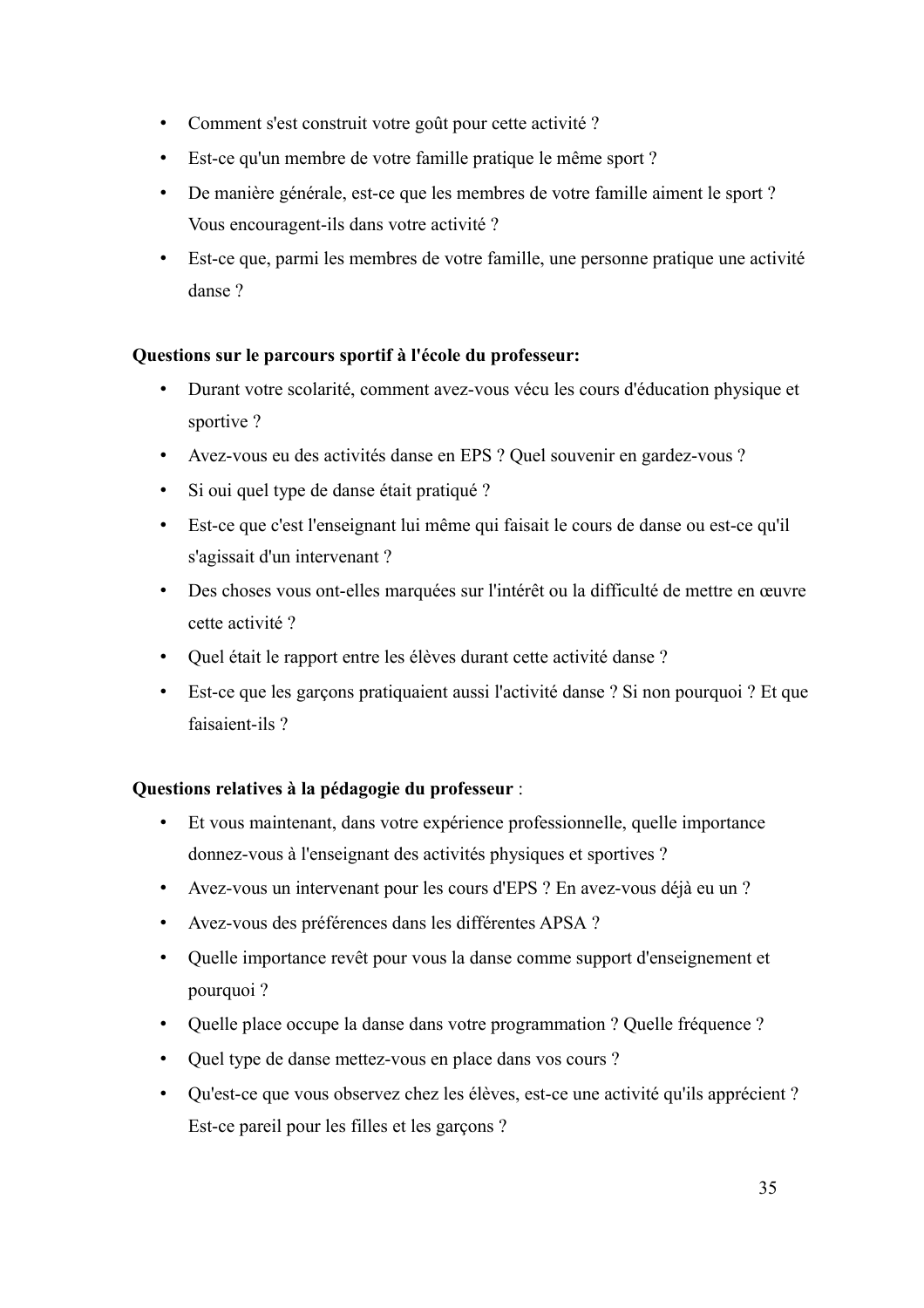- · Si non comment expliquez-vous cela ? Et comment essayez-vous de prendre en compte ces différences ?
- · Finalement, pensez-vous que l'activité danse correspond plus aux filles ou au contraire cette activité est plutôt mixte et peut convenir à la fois aux garçons et aux filles ?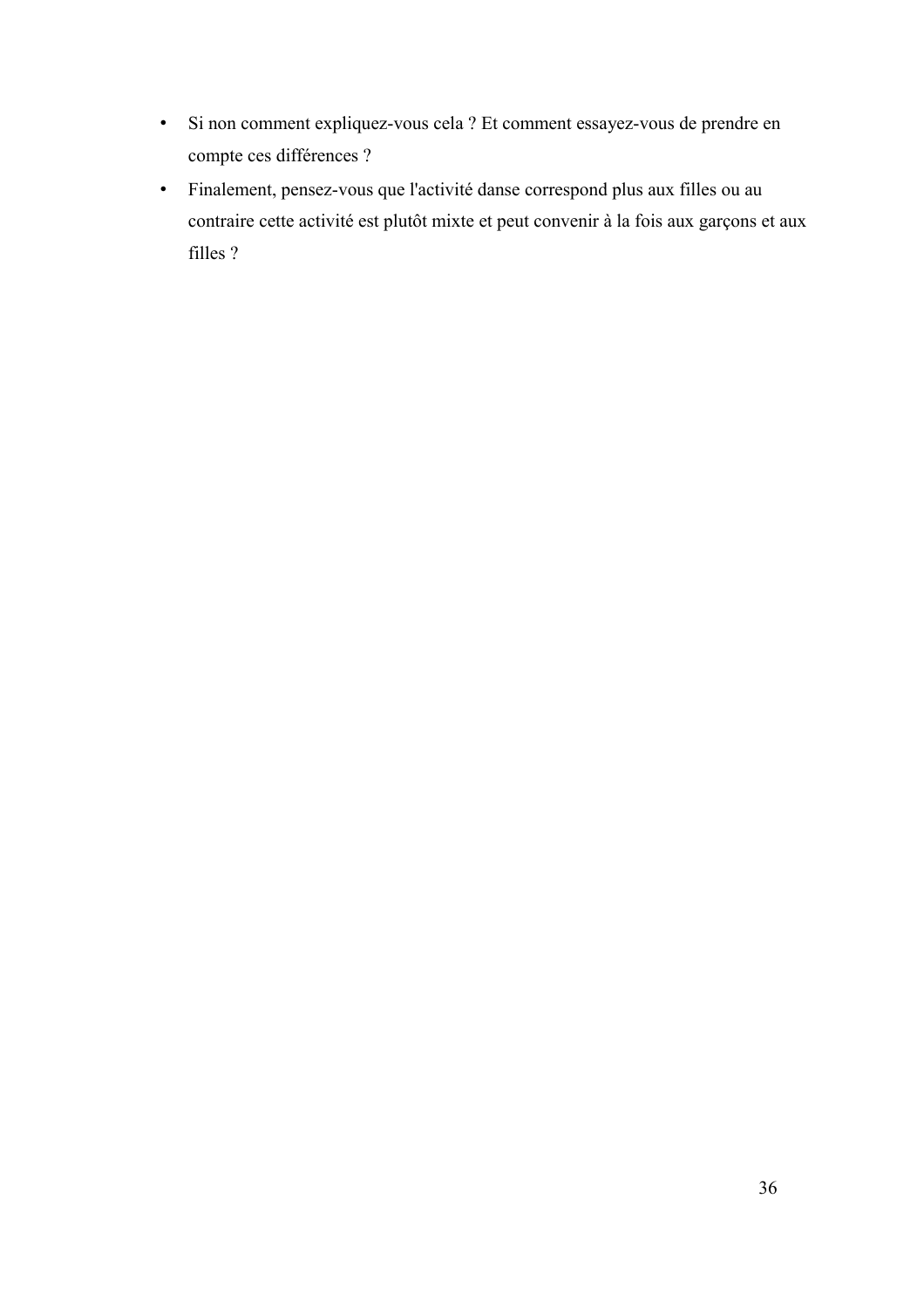# **VII) Bibliographie**

- VIGNERON, S. Les inégalités de réussite en EPS entre filles et garçons :  $\bullet$ déterminisme biologique ou fabrication scolaire, Revue Française de Pédagogie, 2006, n° 154, p 1-15
- COUPEY, S. Pratiques d'éducation physique et sportive au CP et différences de  $\bullet$ performance entre filles et garçons, Revue Française de Pédagogie, 1995, n°110, p  $37 - 50$
- BOURDIEU, P. Remarques provisoires sur la perception sociale du corps. Actes de la Recherche en Sciences Sociales, 1977, avril
- HUET B., GAL-PETITFAUX N., 2011, L'expérience corporelle, éditions EPS. p45-59
- DURU-BELLAT M., Filles et garçons à l'école, approches sociologiques et psycho-sociales, Revue Française de Pédagogie, 1995, n° 110, p75-109
- FAURE S., GARCIA M-C., Le corps dans l'enseignement scolaire : regard  $\bullet$ sociologique, Revue Française de Pédagogie, 2003, n°144, p 85-94
- DARMON M., La socialisation, éditions A.Colin, 2006, p 6
- COMBAZ G., HOIBIAN O., La construction scolaire des inégalités entre filles et  $\bullet$ garçons. Le cas de l'éducation physique et sportive dans le second degré en France, Actualité de la Recherche en Education et en Formation, 2007, p 1-10
- GASPARINI Rachel, Doudous, sucettes et tétines : la socialisation des enfants à ces « objets transitionnels », Enfances et cultures, http://www.enfanceetculture.culture.gouv.fr/, 2010, p 1-9
- $\bullet$ DAVISSE Annick et LOUVEAU Catherine, La différence des sexes. Féminin, masculin et activités sportives, éditions l'Harmattan, 1998, deuxième partie, chapitre 4
- COGERINO Geneviève, Filles et garçons en EPS, édition revue EPS, Paris, 2005, deuxième partie, chapitre 3 de COLTICE Michelle « Danse et identité de genre en EPS  $\rightarrow$